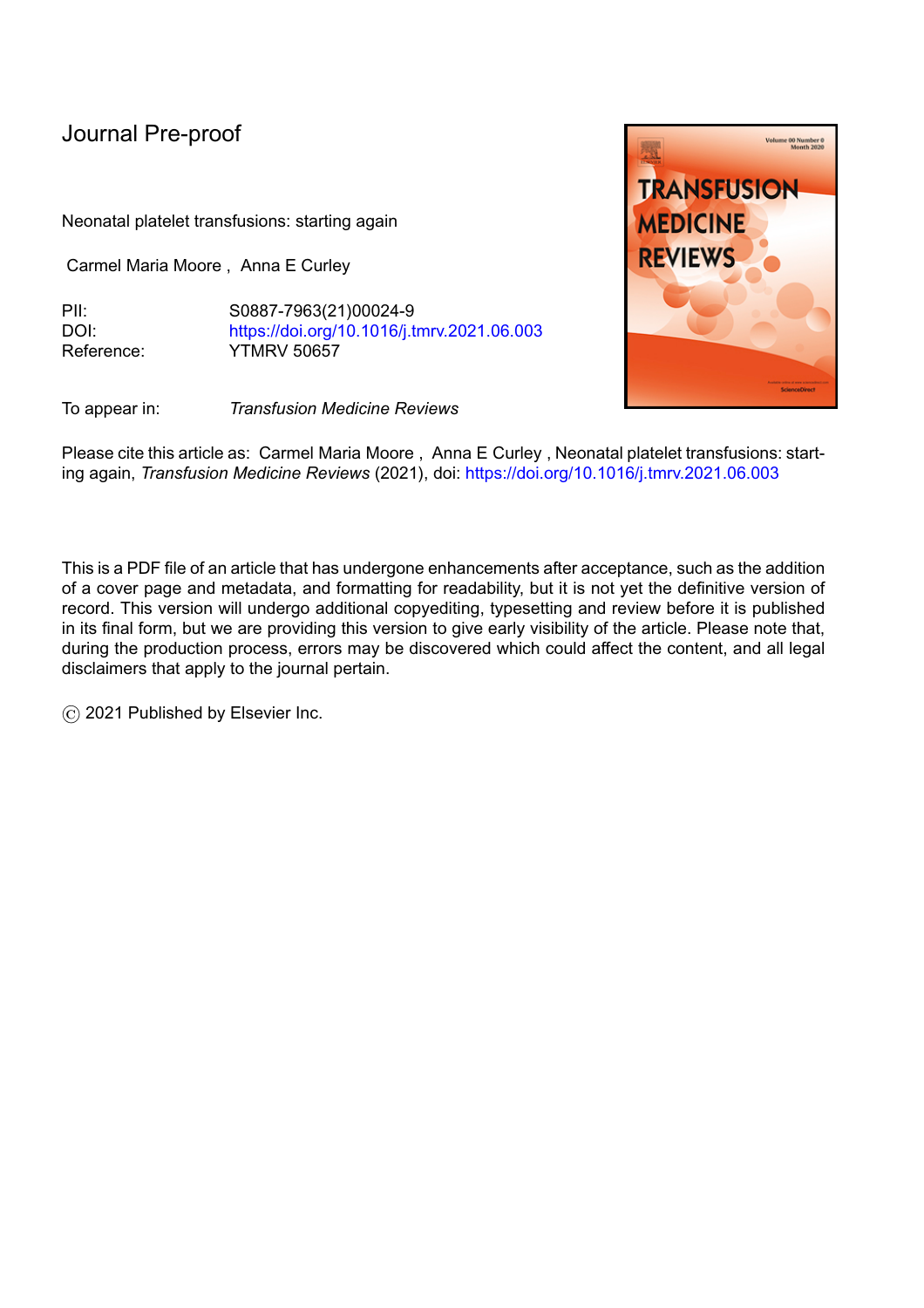## Neonatal platelet transfusions: starting again

Carmel Maria Moore<sup>a</sup>, Anna E Curley<sup>a</sup>

<sup>a</sup>Department of Neonatology, National Maternity Hospital, Dublin 2, D02YH21, Ireland

### Corresponding Author.

carmelmariamoore@gmail.com

## Highlights

- Preterm prophylactic platelet transfusion does not reduce bleeding.
- Recent evidence suggests harm with higher transfusion thresholds.
- Future research into etiology of harm is necessary.

l

# Abstract

Preterm neonates with severe thrombocytopenia are frequently prescribed prophylactic platelet transfusions despite no evidence of benefit. Neonatal platelet transfusion practice varies, both nationally and internationally. Volumes and rates of transfusion in neonatology are based on historic precedent and lack an evidence base. The etiology of harm from platelet transfusions is poorly understood. Neonates are expected to be the longest surviving recipients of blood produce transfusions, and so avoiding transfusion associated harm is critical in this cohort. This article reviews the evidence for and against platelet transfusion in the neonate and identifies areas of future potential neonatal platelet transfusion research.

Keywords: Infant, newborn; Platelet transfusion; Infant, premature; Thrombocytopenia.

# Introduction

There have been many comprehensive review articles about neonatal thrombocytopenia and platelet transfusion over the last two decades.[1-12] These have largely focused on the incidence of thrombocytopenia; etiology, platelet function, potential association of thrombocytopenia and bleeding, prediction of babies most likely to bleed and the potential benefit of platelet transfusions to reduce bleeding events in particular intraventricular hemorrhage. Considerable variation remains in neonatal platelet transfusion practice.[13] Neonatologists, particularly in the US, have appeared to be adopting a more liberal, rather than less liberal, approach to platelet transfusion over time[14, 15] with many clinicians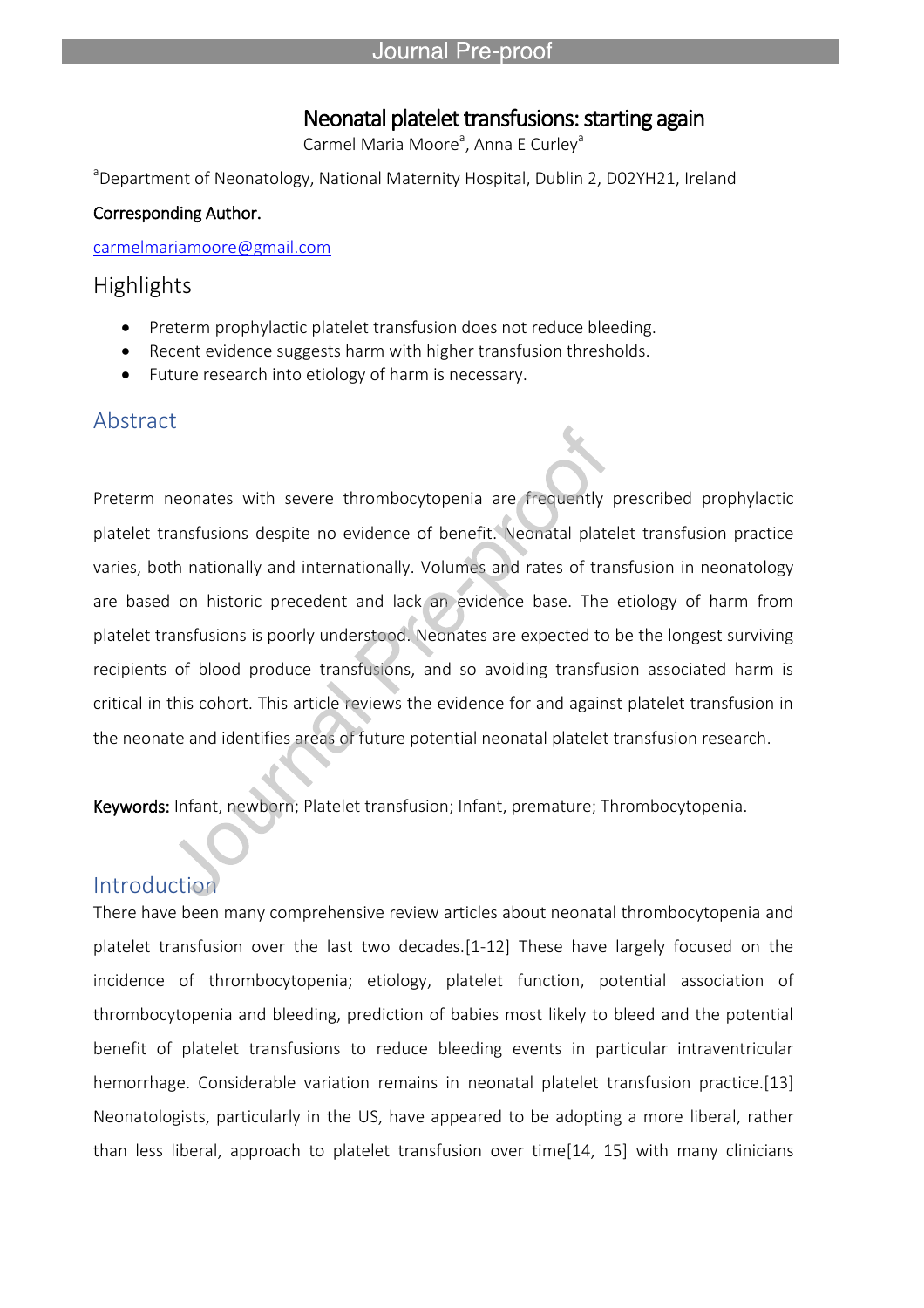prophylactically transfusing platelets at levels above 50x10<sup>9</sup>/L. This liberalization of transfusion has occurred despite systematic reviews failing to show benefit of transfusion[16] or correlation of level of thrombocytopenia with likelihood of bleeding.[10]

l

This liberal approach to platelet transfusion contrasts with a change in general neonatal practice, as neonatologists have embraced less invasive modalities for overall intensive care management including increased use of non-invasive ventilation[17] and less invasive surfactant[18] in extremely preterm infants. At the same time, increased use of infection care bundles in neonatal units worldwide has led to significant reductions in severe sepsis[19]; one of the main conditions causing severe thrombocytopenia in preterm babies. Currently referenced incidences of neonatal thrombocytopenia may therefore not reflect current rates of thrombocytopenia as much neonatal thrombocytopenia is caused by *in utero* growth restriction, sepsis or necrotizing enterocolitis.[20] Over a decade (2009-2019) early onset sepsis reduced from a median incidence of 1.4% to almost 0%, late-onset sepsis reduced from 6.8% vs 5.3% VON and the incidence of necrotizing enterocolitis (NEC) reduced from 6% to 3.3% of very low birth weight (VLBW) babies (birth weight < 1500g).[21]

In addition to background changes in neonatal clinical practice, the publication of the Platelets for Neonatal Transfusion/Managing Thrombocyte transfusions In a Special Subgroup: Neonates (PlaNeT-2/MATISSE) study[22] in 2019, a neonatal randomized prophylactic platelet transfusion threshold trial, raised many questions about preterm neonatal platelet transfusion practice when it demonstrated increased harm in the form of mortality and major bleed in babies in the more liberal transfusion arm. Although the potential for harm had been suggested over a decade prior to this[3, 23] the retrospective non-randomized nature of these studies prevented significant impact on clinical practice.

#### What motivates neonatologists to give babies platelet transfusions?

As outlined comprehensively in previous reviews, there is no clear association between thrombocytopenia and bleeding.[10] Similarly, there is no evidence for benefit of prophylactic platelet transfusions. Despite this, clinicians continue to prescribe platelet transfusions in non-bleeding preterm infants, presumably in an attempt to reduce bleeding in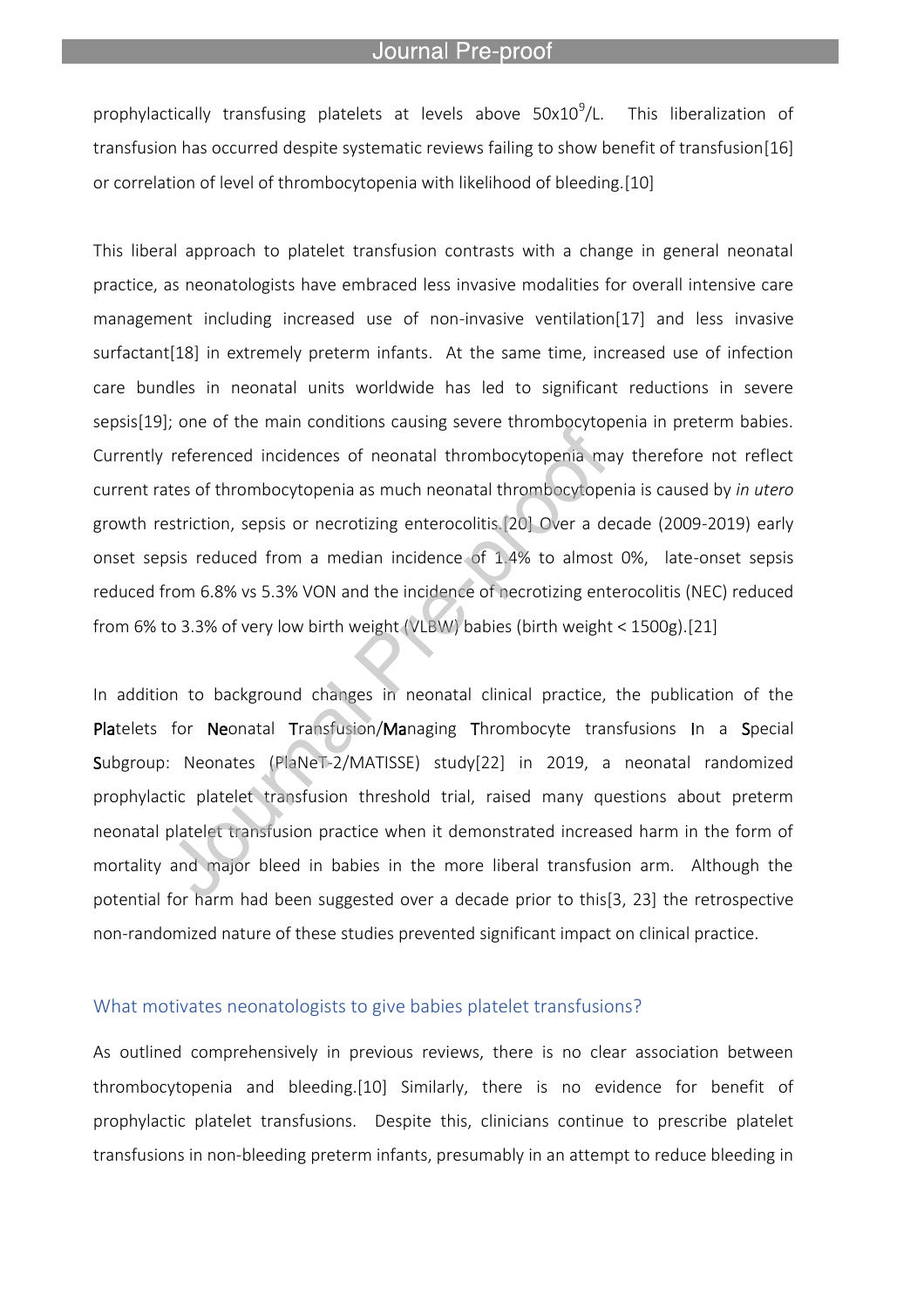l

an at-risk population. There is also, no doubt, concern that a failure to transfuse will increase clinical and medicolegal liability in the event of a bleed. Despite significant progress in neonatal care over the past few decades and improved survival of premature infants, extreme prematurity continues to be associated with long term neurodevelopmental, visual, and hearing impairment. There is a high risk of death and major brain injury at early gestations. Nearly seven percent of VLBW infants will have cerebral palsy[24] and 25-50% will have cognitive or behavioral deficits.[25] VLBW infants also have high rates of dysfunction in other cognitive areas such as attention, visual processing, academic progress and executive function. Three out of four babies born weighing less than 750 g will have school difficulties even if they have no neurosensory impairment and normal intelligence.[26] As a result many neonatologists are very focused on prevention of complications known to affect survival and long term neurodevelopment such as intraventricular hemorrhage (IVH), one of the commonest causes of hemorrhage in preterm infants.[27] Severe IVH is associated with a high probability of death or disability, with grade III hemorrhage predicting cerebral palsy (CP) in 26% (95% CI 13-45%) and grade IV predicting abnormal neurodevelopmental outcome in 47% (95% CI 31-64%).[28] Despite changes in neonatal care and prophylactic platelet transfusion practice, the incidence of intraventricular hemorrhage has stayed the same however over the last decade (median incidence any IVH 22%, severe IVH (grade 3 or grade 4) 6.5% vs 6.8% 2009 vs 2019)[21] which might have prompted neonatologists to consider whether prophylactic platelet transfusions were playing a useful role in prevention

### What evidence do neonatologists have to guide platelet transfusion?

Until recently, the only evidence neonatologists had to support or refute prophylactic platelet transfusion in the preterm neonate was a single randomized controlled trial from 1993 and a series of retrospective cohort analyses.[3, 29] In 1993, a randomized controlled trial by Andrew et al[29] in 152 VLBW babies, demonstrated that prophylactic platelet transfusion to maintain a platelet count greater than 150x10 $^9$ /L compared to 50x10 $^9$ /L did not reduce the incidence or severity of all categories new onset IVH in preterm neonates. Of note, the rate of new major IVH was increased in the higher threshold group but numbers were too small (12 grade III or IV in the higher threshold vs 5 in the lower threshold) to assess if this was a chance effect.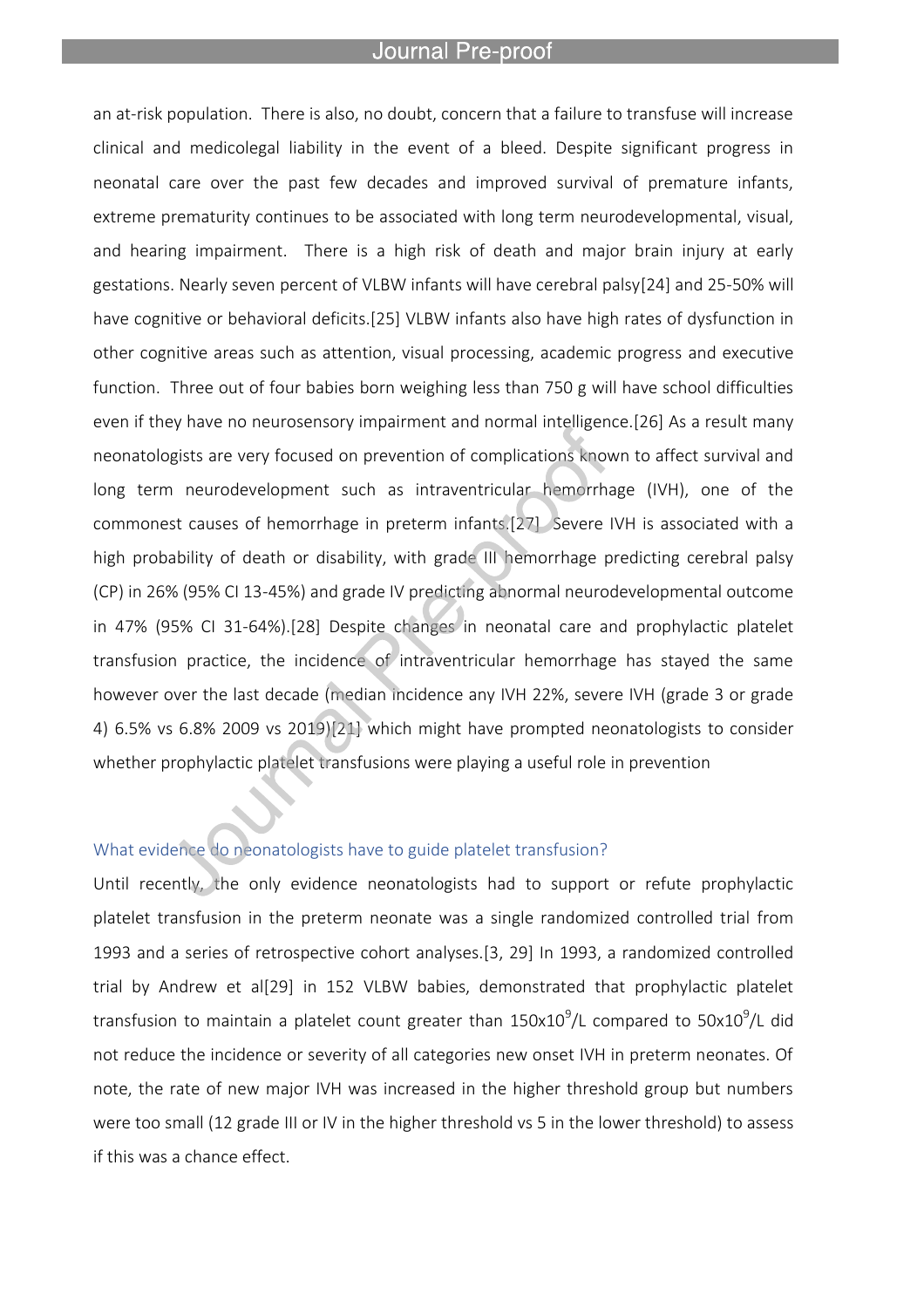l

Since 1993 many of the studies of platelet transfusion in preterm infants have been observational and retrospective. In 2005, Kenton et al demonstrated platelet transfusions were not associated with improvement in mortality or morbidity (short bowel syndrome or cholestasis) in neonates with NEC.[23] Babies who had received higher number and volume of platelets had higher morbidity but it was not possible to determine whether this reflected background severity of illness or effect of platelet transfusions. In 2007 Baer et al[3] retrospectively reviewed 1600 thrombocytopenic babies in the NICU and reported that for all levels of platelet count, babies that received platelet transfusions had a higher mortality rate. Sensitivity analysis of the study suggested that transfusions themselves were likely responsible for some of this harm.[3] Further analysis by the same group in 2009 of babies with platelet counts <50x10 $\textdegree$ /L showed mortality was not predicted by lowest platelet count but by number of platelet transfusions.[30] Hemorrhages were also not predicted by the lowest platelet count. Major IVH occurred in 20% of babies who had received >10 platelet transfusions compared to 4% in babies who received none.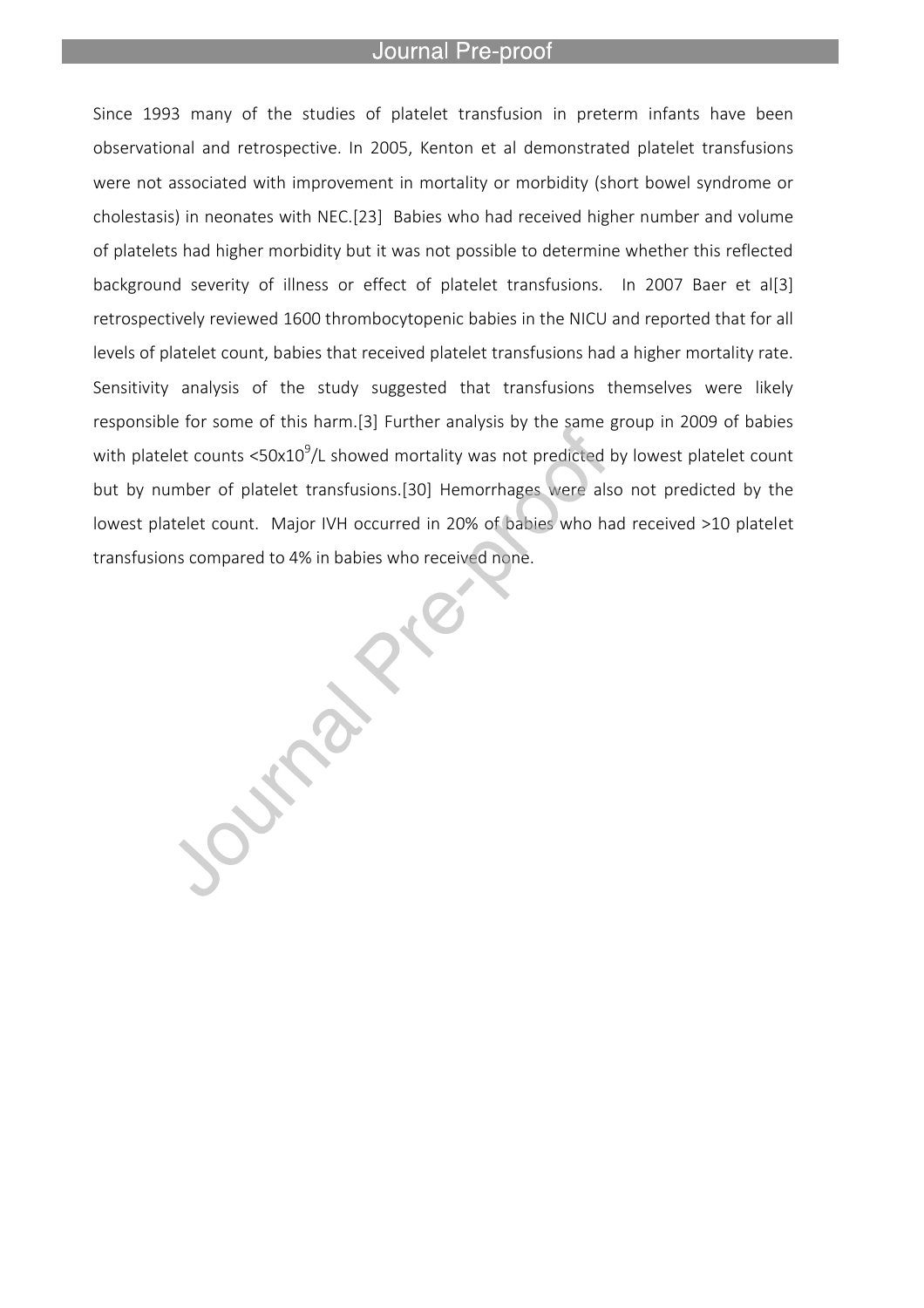l

A 2014 structured review assessed the association between platelet transfusion and bleeding in various patient groups including neonates in the NICU, however the researchers did not distinguish between major and minor bleeds and did not assess the relationship between platelet count and bleeding or take into account temporal ambiguity or timing of the thrombocytopenia in relation to the bleed.[31] Their findings demonstrated the lack of clear evidence in this field and concluded that for critically ill preterm neonates with severe thrombocytopenia and no evidence of bleeding, there was insufficient evidence to make a recommendation for or against platelet transfusion.

In 2019, a further systematic review by Fustolo-Gunnink et al[16] included 30 studies assessing platelet count and bleeding. There were significant methodological limitations to the data assessed: only four showed clear temporal relationships between thrombocytopenia and bleeding, of which two suggested thrombocytopenia was associated with pulmonary hemorrhage and two suggested that platelet count was not associated with any type of bleeding including pulmonary hemorrhage. Three studies assessed the association between platelet transfusion and bleeding but none demonstrated association of platelet transfusion with reduced bleeding risk. The authors concluded prophylactic platelet transfusions might not reduce bleeding risk in preterm neonates.

The PlaNeT-2/MATISSE study was the first randomized trial of platelet transfusion thresholds in current use to prevent bleeding in neonates.[22] There were 660 infants recruited with a median gestational age of 26.6 weeks in the UK, Ireland and The Netherlands. The primary outcome was a composite of death or major bleeding, quantified with the use of a validated neonatal bleeding assessment tool.[32] The study demonstrated that a higher threshold for prophylactic platelet transfusion: <50x10 $^{9}$ /L versus <25x10 $^{9}$ /L showed increased composite outcome of death and/or major bleeding within 28 days of randomization (26% versus 19%, OR 1.57, 95% CI 1.06-2.32). The study also demonstrated a higher incidence of bronchopulmonary dysplasia in babies transfused at the higher threshold (63% v 54%, 95% OR 1.57, 95% CI 1.06-2.32). There was no difference in necrotizing enterocolitis (NEC) or sepsis.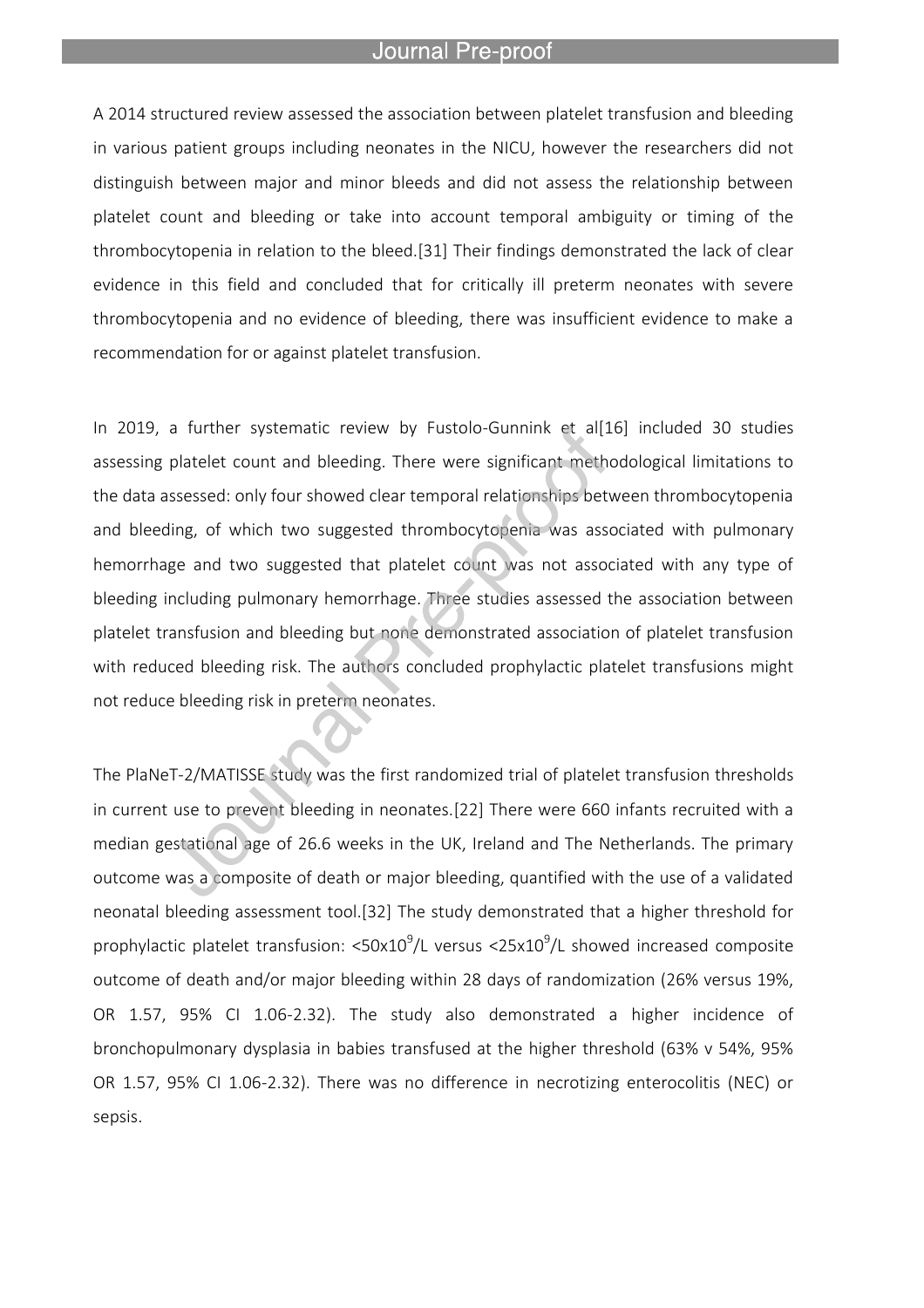l

In 2019, Kumar et al published their study which randomized preterm thrombocytopenic neonates to liberal platelet transfusion (to maintain platelet count >100x10<sup>9</sup>/L) or standard treatment (to maintain platelet count >20 x10<sup>9</sup>/L).[33] The trial used platelet volumes greatly in excess of those used in routine practice and babies with platelets <50x10 $^9$ /L were given a minimum of 40 mL/kg of platelets. Although the primary outcome of interest was patent ductus arteriosus closure, the study noted a significantly higher rate of IVH in the liberallytransfused group: 41% of infants had any grade of IVH in the liberal transfusion group compared with 4.5% in the restrictive group. They also noted a 4.3% increase in IVH for every extra 1 mL/kg volume of platelets transfused. See Table 1.

**POLY**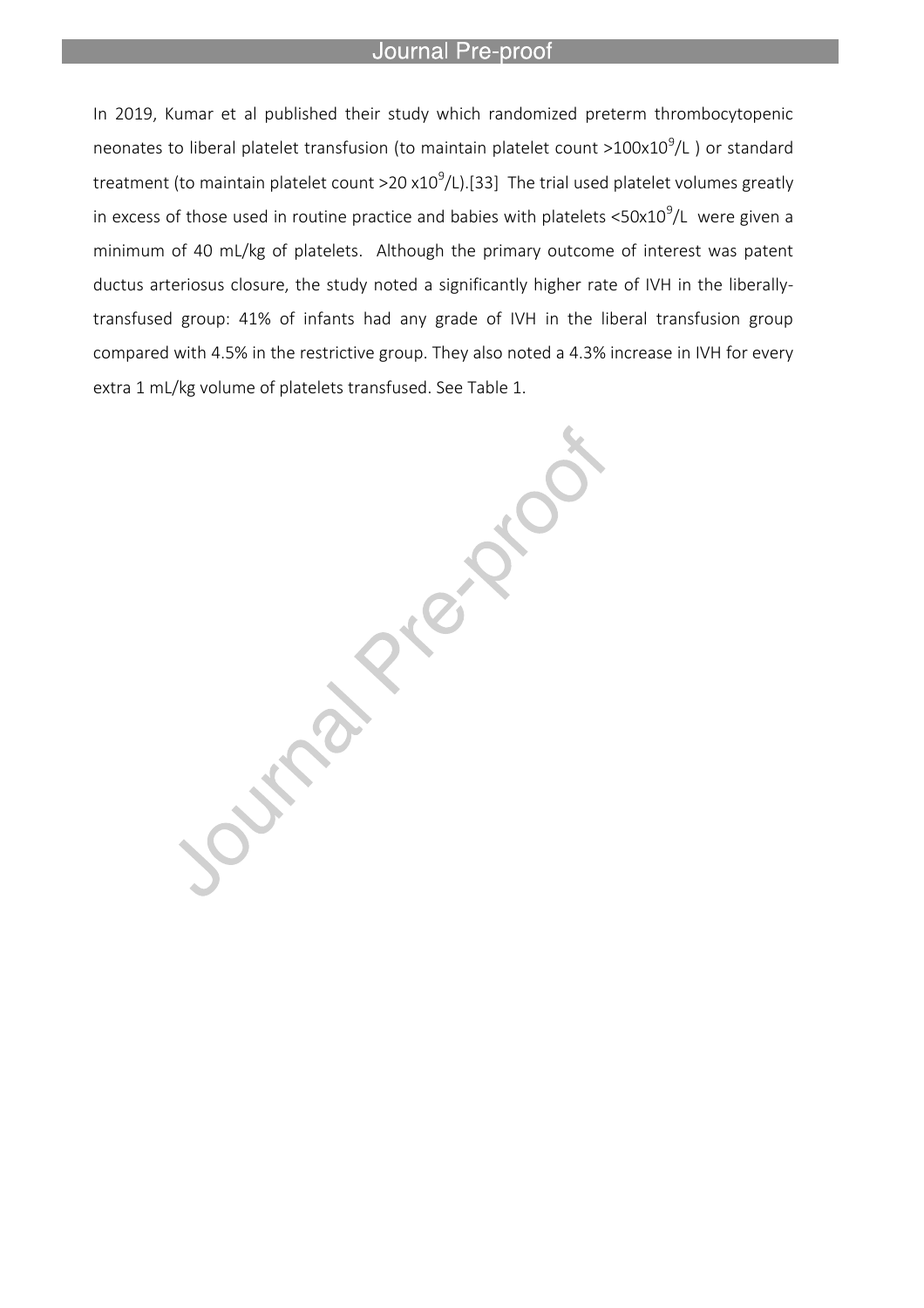l

| <b>Authors</b>  | Year | Population                                                                                                                                                    |           | Intervention                                                                          | Control                                                                                   | Primary                                | Transfusion/bleeding                                                                                                                                                                                                                                                                        | Clinical outcomes                                                                                                    | <b>Results</b>                                                                                                                                 |
|-----------------|------|---------------------------------------------------------------------------------------------------------------------------------------------------------------|-----------|---------------------------------------------------------------------------------------|-------------------------------------------------------------------------------------------|----------------------------------------|---------------------------------------------------------------------------------------------------------------------------------------------------------------------------------------------------------------------------------------------------------------------------------------------|----------------------------------------------------------------------------------------------------------------------|------------------------------------------------------------------------------------------------------------------------------------------------|
|                 |      |                                                                                                                                                               |           |                                                                                       |                                                                                           | Outcome                                | outcomes                                                                                                                                                                                                                                                                                    |                                                                                                                      |                                                                                                                                                |
| Andrew<br>et al | 1993 | Birth weight<br>500-1500g,<br>gestational<br>age $<$ 33<br>weeks, platelet<br>count $<$ 150 $x$<br>$10^9$ /L first 72<br>hours, no<br>major bleeding          | $N = 152$ | Prophylactic<br>platelet<br>transfusion<br>at threshold<br>of<br>$<$ 150x10 $^9$ /L   | Prophylactic<br>platelet<br>transfusion<br>at threshold<br>of<br>$<$ 50x10 $^9$ /L        | Incidence<br>or<br>extension<br>of IVH | Amount of blood<br>product support<br>administered,<br>bleeding time, IVH                                                                                                                                                                                                                   |                                                                                                                      | New or extended<br><b>IVH: 28% (22/78)</b><br>vs 26% (19/74)<br>intervention vs<br>control ( $p = 0.73$ ).                                     |
| Curley<br>et al | 2019 | Gestational<br>age $<$ 34<br>weeks, a<br>platelet count<br>of $<$ 50 $\times$ 10 $^{9}$ /l,<br>no major<br>bleeding<br>within 72<br>hours of<br>randomization | $N = 660$ | Prophylactic<br>platelet<br>transfusion<br>at threshold<br>of $<$ 25x10 $^{\circ}$ /l | Prophylactic<br>platelet<br>transfusion<br>at threshold<br>of<br>$<$ 50x10 $^9$ /L        | Death or<br>major<br>bleed             | Number of platelet<br>transfusions, major<br>and minor bleeding<br>(IVH, pulmonary<br>hemorrhage, frank<br>rectal bleeding, and<br>severe bleeding<br>(fatal, life-<br>threatening, or<br>requiring fluid<br>boluses or red- cell<br>transfusion)<br>transfusion-related<br>adverse events. | Chronic lung disease,<br>new sepsis, new<br>necrotizing<br>enterocolitis<br>Neurodevelopmental<br>outcome at 2 years | Death/major<br>bleeding: 1%<br>(85/324) vs 19%<br>(61/329)<br>intervention<br>(odds ratio, 1.57;<br>95% CI 1.06 to<br>$2.32; P=0.02$ ).        |
| Kumar<br>et al  | 2019 | <35 weeks'<br>gestation<br>neonates with<br>PDA detected<br><14 days of<br>postnatal age,<br>receiving<br><b>NSAID</b>                                        | $N = 44$  | Prophylactic<br>platelet<br>transfusion<br>at threshold<br>$<$ 100x10 $^9$ /L         | Prophylactic<br>platelet<br>transfusion<br>at threshold<br>$\circ$ f<br>$<$ 20x10 $^9$ /L | Time to<br>PDA<br>closure              | Cumulative volume<br>of platelet<br>concentrate received<br>within the study<br>period, clinical bleeds<br>(any visible fresh<br>oral, nasal,<br>endotracheal,                                                                                                                              | PDA closure                                                                                                          | Median time to<br>PDA closure: 72<br>hours in both<br>groups (unadj<br>hazard ratio 0.88<br>[95% CI 0.4-1.9];<br>$P = .697$ ).<br>IVH: liberal |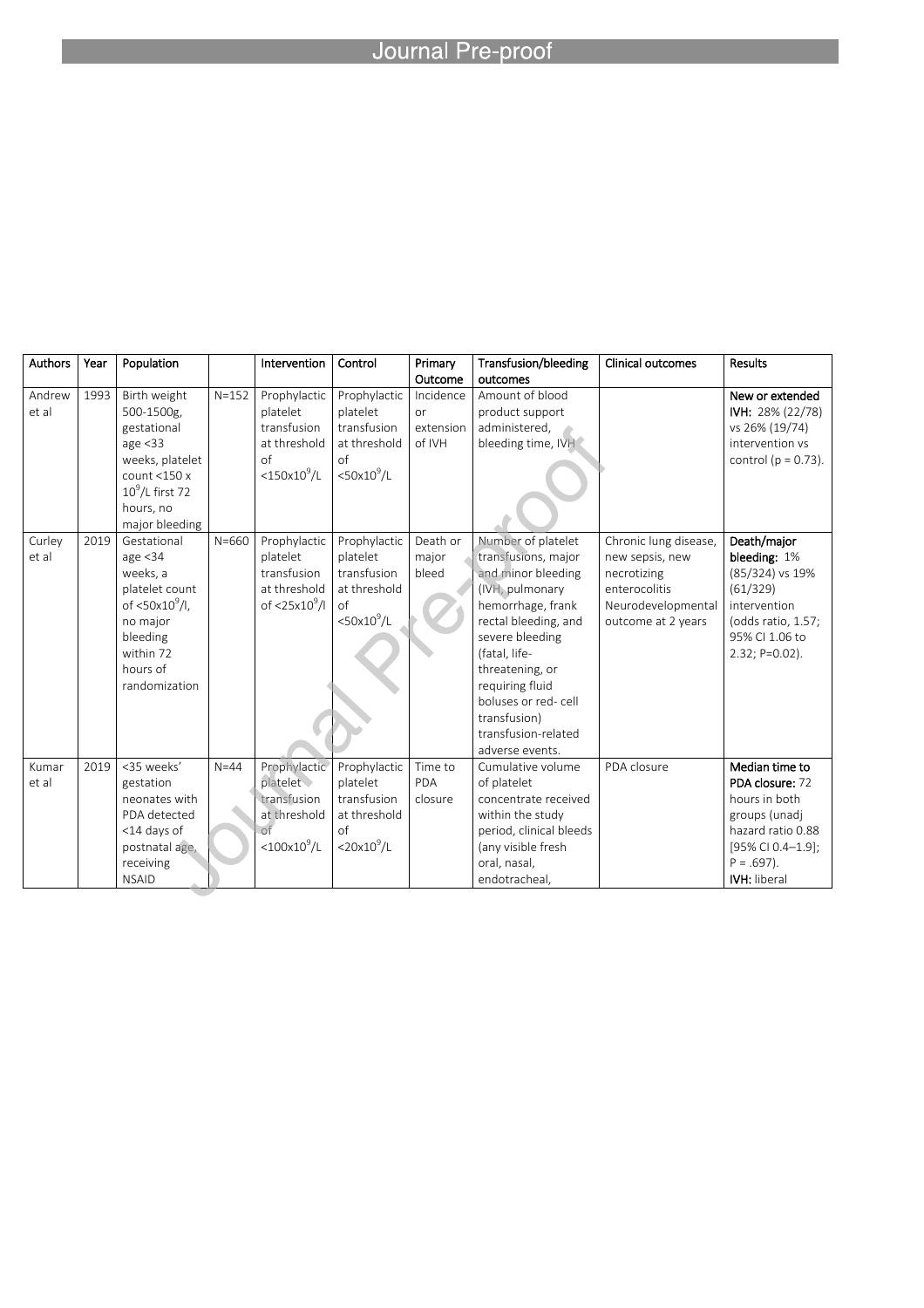l

|                                                                | treatment for<br>PDA |  |  |  |  | gastrointestinal, or<br>skin bleed), new-<br>onset IVH of any<br>grade and grades III<br>and IV IVH, mortality |  | transfusion<br>group, 40.9%<br>(9/22) vs 9.1%<br>(2/22) restrictive<br>group ( $P = .034$ ). |  |  |  |
|----------------------------------------------------------------|----------------------|--|--|--|--|----------------------------------------------------------------------------------------------------------------|--|----------------------------------------------------------------------------------------------|--|--|--|
|                                                                |                      |  |  |  |  |                                                                                                                |  |                                                                                              |  |  |  |
| Table 1: Randomised controlled trials of platelet transfusion. |                      |  |  |  |  |                                                                                                                |  |                                                                                              |  |  |  |
|                                                                |                      |  |  |  |  |                                                                                                                |  |                                                                                              |  |  |  |
|                                                                |                      |  |  |  |  |                                                                                                                |  |                                                                                              |  |  |  |
|                                                                |                      |  |  |  |  |                                                                                                                |  |                                                                                              |  |  |  |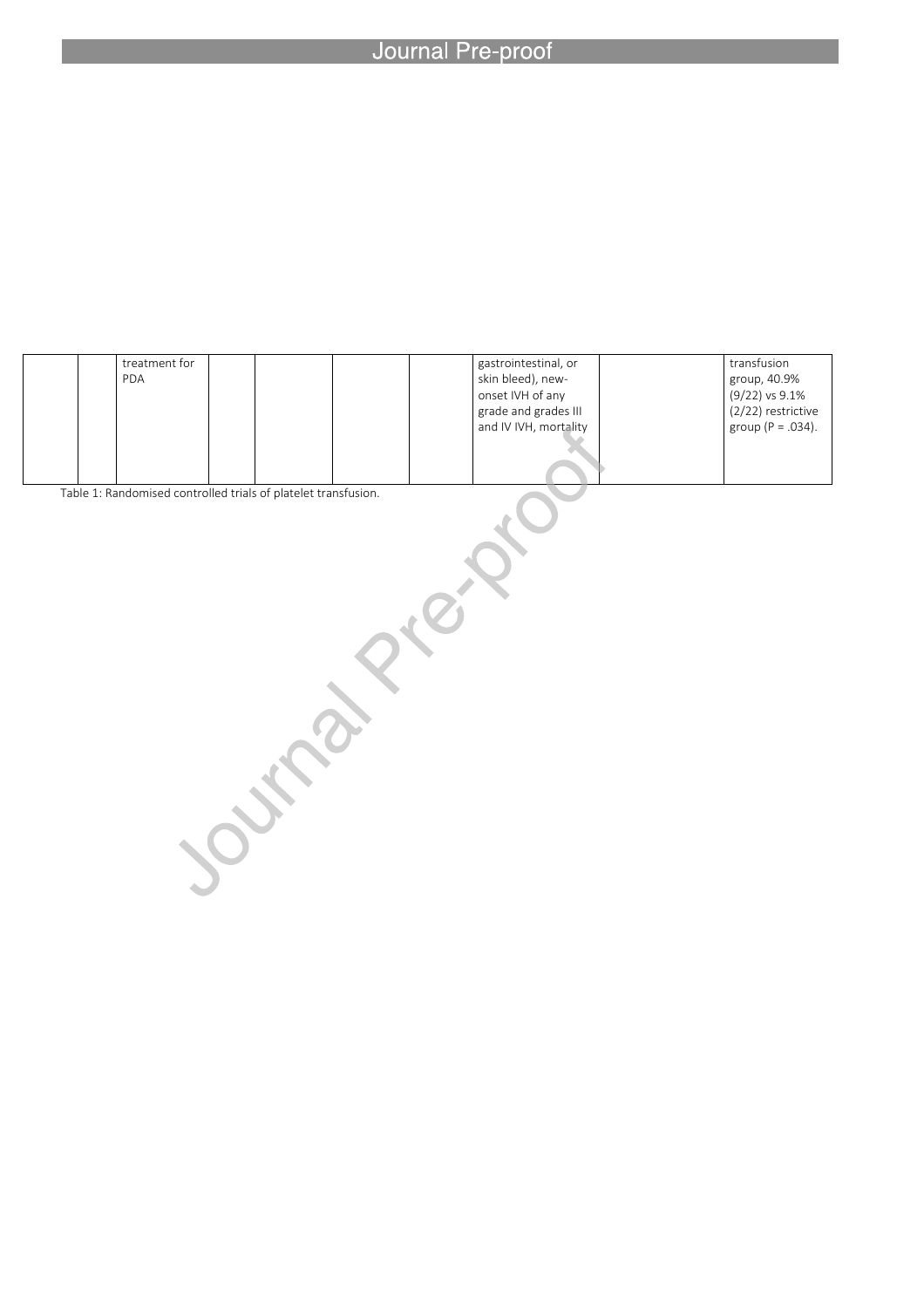### What are the limitations of the more recent randomized controlled trials which could help plan future research?

l

What is the relevance of Andrew's study to current practice? Although a landmark study in its time, a current problem with the study by Andrew et al[29] is that it reflects neonatal practice from several decades ago using higher transfusion thresholds (150x10<sup>9</sup>/L) and potentially a different cohort of babies with higher median gestational age and birth weight by comparison to the PlaNeT-2/MATISSE[22] study (900g vs 740g) and a lower overall mortality rate (17.8%). The group was not large enough to determine whether there was a significant difference in severe IVH rather than all grades IVH between groups. There was also no long-term follow up of the cohort in terms of neurodevelopmental outcome.

The study of platelet transfusion to promote PDA closure by Kumar et al[33] was useful and in relation to the publication of the PlaNeT-2/MATISSE study timely in its findings. The ductus arteriosus connects the pulmonary artery to the aorta in the fetus, but should close postnatally when pulmonary circulation is established. Morbidity may be associated with a patent ductus arteriosis,[34] however controversy remains about whether or not treatment of PDA is beneficial.[35] The randomized trial of platelet transfusion performed by Kumar et al[33] was based on their prior finding that platelet count less than  $100x10^9$ /L predicted delayed ductal closure and was associated with a hemodynamically significant PDA. The authors speculated that giving platelets would expedite ductal closure by facilitating clot formation. They included preterm babies less than 35 weeks gestation at birth who had an echocardiographically hemodynamically significant PDA and co-existent thrombocytopenia with platelets <100x10<sup>9</sup>/L. Their sample size was calculated based on PDA closure as a primary outcome (not IVH) however any grade of IVH, or new finding of more severe grade 3 or 4 IVH within 120 hours of randomization were pre-defined secondary outcomes.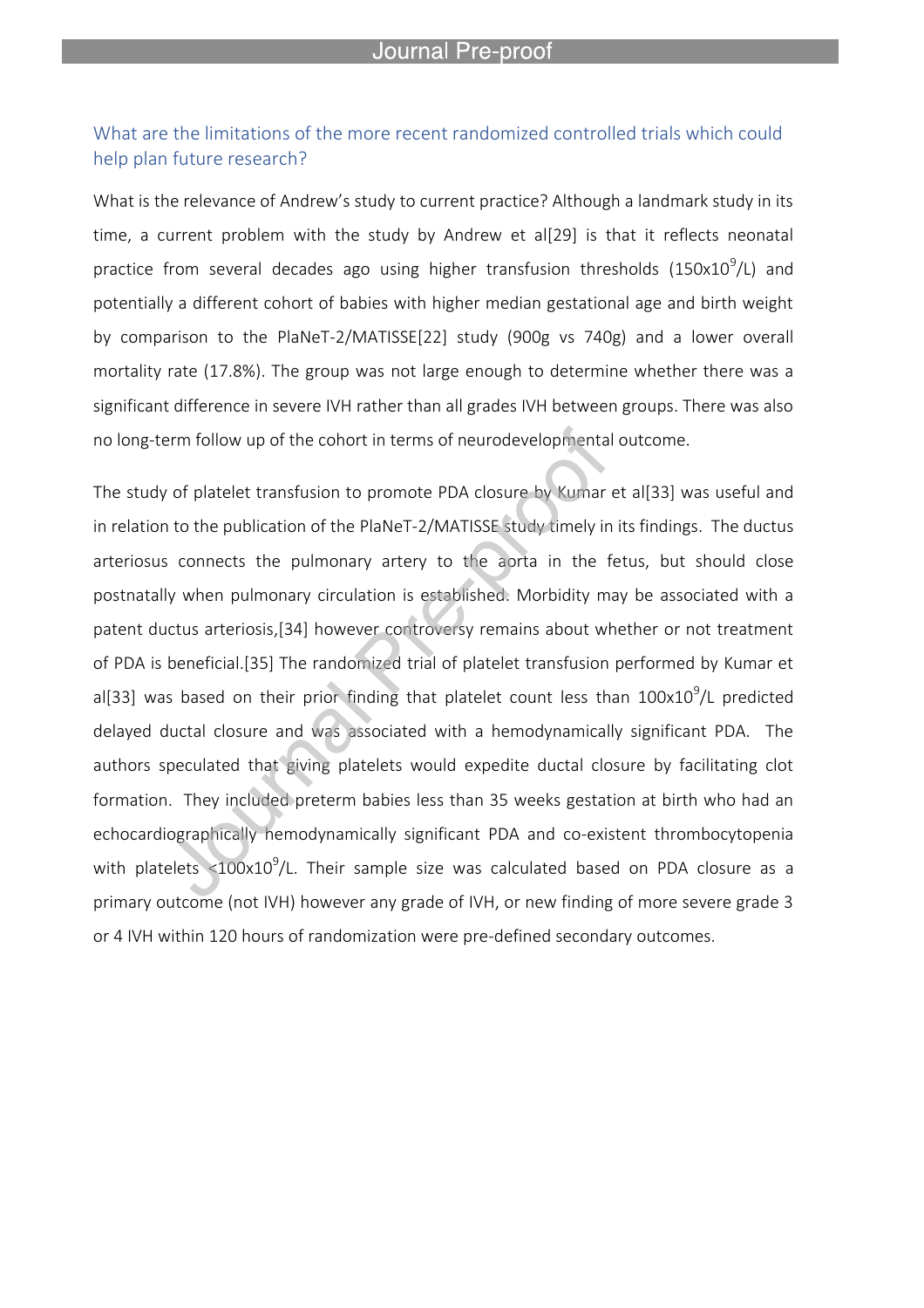l

The study was small consisting of only 44 babies. All babies were treated with a non-steroidal anti-inflammatory agent to try to close the PDA in addition to platelet transfusion. Although bleeding was only recorded for 120 hours after the study intervention occurred, mortality at any time during hospital stay was included. The study did not appear to use a validated bleeding assessment tool but did report visible bleeding from mouth, nose, ET, GI or skin in addition to IVH. The volumes given in Kumar et al's study depended on the pre-transfusion platelet count. If the platelets were less than  $50x10^9$ /L, two back to back transfusions of 15mls per kg per transfusion were given. The authors speculated that there was little chance that the platelets would increase to >100x10<sup>9</sup>/L with a single transfusion. As a result, babies in the study received a median of 30mls/kg and babies with platelets <50x10 $^9$ /L received 30mls/Kg in two transfusions presumably over a short period of time (duration of infusion not stated in the trial protocol or article).

The incidental finding of increased IVH is potentially useful because it may indicate that a hemodynamic cause for increased IVH is more likely in the setting of high or rapid volumes of transfusion. The study, although differing in purpose of intervention, did parallel the trend in results seen in the trial by Andrews et al[29] showing an increase in severe IVH. Probably due to the size of the study several important neonatal outcomes were not predefined in the study by Kumar et al such as NEC or BPD.<sup>[36]</sup> As preterm babies often have significant acute and chronic inflammatory lung disease related to preterm lung structure, volutrauma and hyperoxia there is potential for significant platelet induced inflammatory lung injury. Overall, despite the obvious limitations of design and study size the study may help us determine potential mechanism of harm noted in the larger PlaNeT-2/MATISSE[22] study.

#### PlaNeT-2/MATISSE study

The PlaNeT-2/MATISSE study[22] was the first randomized trial since 1993 to randomly assign platelet transfusion thresholds in preterm infants. It demonstrated an increased rate of death or major bleeding in babies assigned to a higher platelet transfusion threshold  $($ >50x10<sup>9</sup>/L). A significant strength of the study was its size; recruiting 660 infants making it the largest neonatal platelet transfusion trial to date. The actual incidence of mortality or major bleed recorded in the trial was higher than the protocol predicted incidence, indicating the study was likely to have been adequately powered and also showing that investigators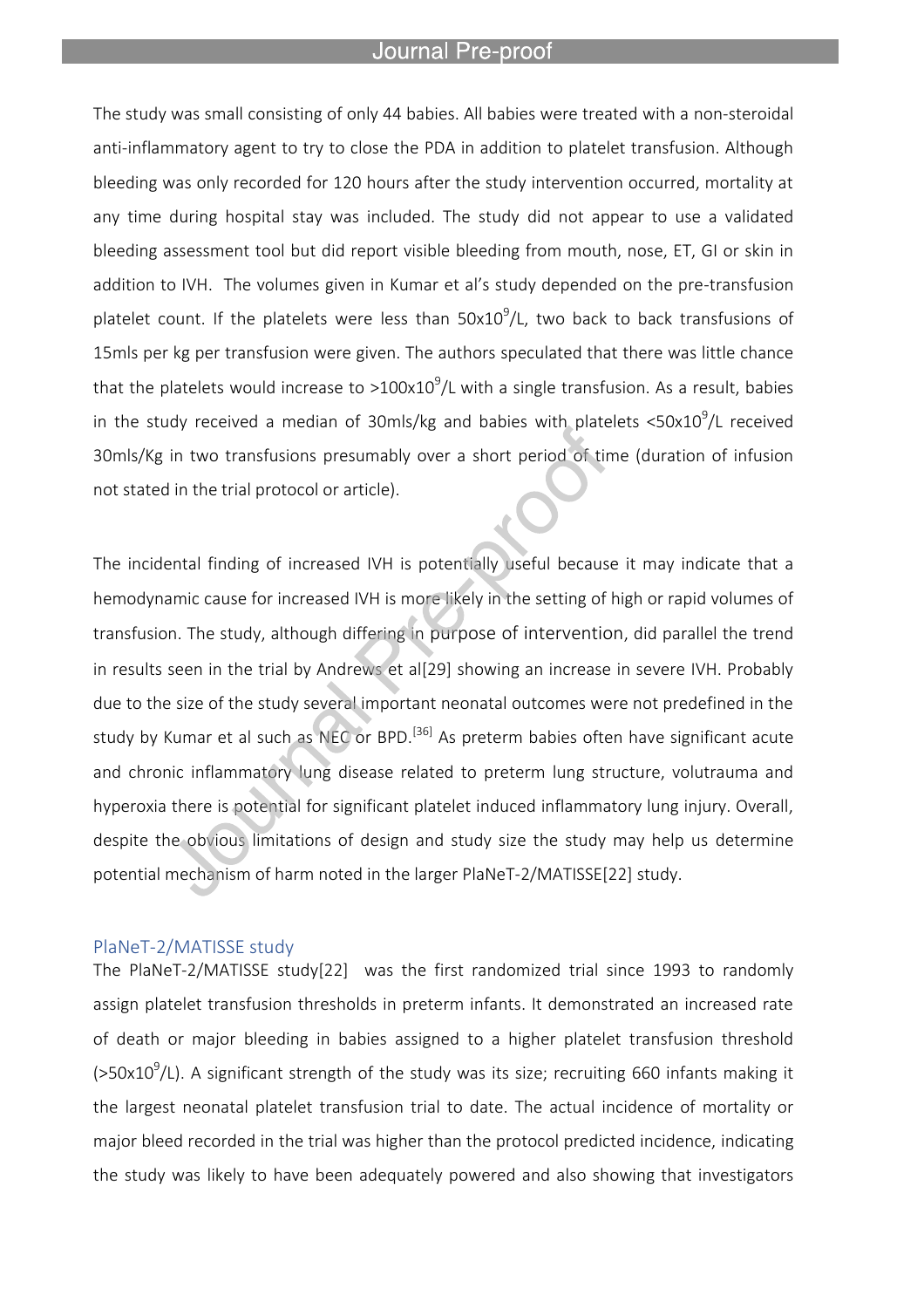l

were unlikely to have shown systemic consenting bias towards less sick babies. The trial included babies (37%) with early (defined as <5 days for the purpose of the study) and late (63%) thrombocytopenia. Early thrombocytopenia is often associated with placental insufficiency and *in utero* growth restriction. It tends to be self-resolving and values normalize by 7-10 days on average.[37] Despite its more 'benign' nature, neonatologists often transfuse babies with early thrombocytopenia in an attempt to 'prevent' IVH as 95% of IVH occurs in the first 72 hours of life.[38] Late thrombocytopenia is typically related to NEC or sepsis and platelets show increased rates of consumption.[39] Although neonatologists would probably argue against exclusion of either cohort it did lead to a heterogeneous group of infants and with only 37% of babies showing early thrombocytopenia, this study may not be sufficient to deter early platelet transfusion in this group.

The study team developed a bleeding assessment tool for use in the study and validated it internationally.[32] Prospective collection of bleeding data was a significant strength of the study. The classification of rectal bleeding was difficult and the study team chose a pragmatic definition of visible blood per rectum. Delineating rectal bleeding events was difficult however but reassuringly when rectal bleeding was excluded from analysis the primary outcome remained significant. In terms of cerebral bleeds, dilatation of cerebral ventricles <1 week after bleed was considered a bleed extension (severe bleed) but if it occurred  $\geq 1$  week was considered post-hemorrhagic hydrocephalus. These were pragmatic definitions based on majority consensus of the study neonatologists but lacked more robust grounds than this.

There was good adherence to the protocol and data completion was high for primary and secondary outcomes. Thirty-nine per cent of babies recruited to the PlaNeT-2/MATISSE study however had already received platelets prior to randomization. The study included important neonatal secondary outcomes such as sepsis, NEC, retinopathy of prematurity and bronchopulmonary dysplasia (BPD).[36] BPD, also known as chronic lung disease of prematurity, is defined as the requirement for supplemental oxygen or respiratory support at a corrected age of 36 weeks and PlaNeT-2/MATISSE is the only randomized study of platelet transfusions in the NICU that has reported bronchopulmonary dysplasia (BPD) as an outcome despite the clinical relevance of this in neonatology and biologic plausibility for causation. Even after adjustment for gestational age and initial severity of illness, BPD is among the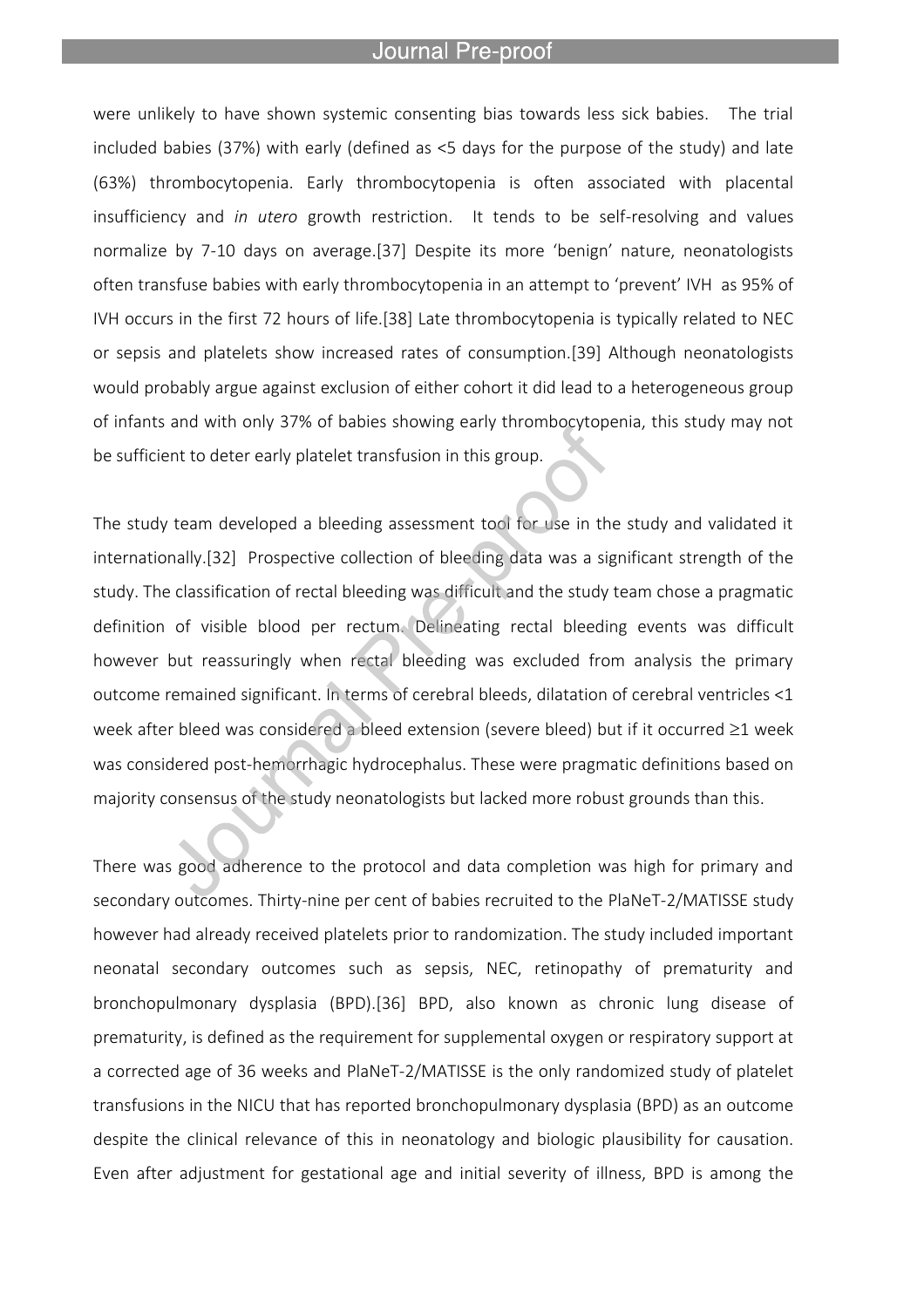l

most significant predictors of future neuro-development impairment in infancy, early childhood and adolescence (57% vs 37% for VLBW matched infants) and 20% of babies with BPD have IQ scores < 70 compared to 11% of VLBW infants without BPD.[40] Survivors have high rates of asthma and diminished pulmonary function into adulthood. The PlaNeT-2/MATISSE study[22] demonstrated a higher rate of BPD in neonates in the higher transfusion threshold group. Platelets have significant immunologic and inflammatory effects which could mediate effects in the extensive pulmonary vascular bed.[41, 42] Preterm infants with BPD have higher levels of pro-inflammatory mediators on bronchoalveolar lavage compared to preterm infants who do not have BPD.[43] It is hypothesized that bioreactive components in platelet transfusions could contribute to the lung injury involved in BPD. In terms of neurodevelopmental follow up at two years of age the PlaNeT-2/MATISSE study is also strong in that is has achieved 92% follow up rates (awaiting analysis).

Secondary analysis of the trial results to assess heterogeneity of treatment effect by Fustolo-Gunnink et al[44] showed that smaller more preterm babies who were at highest baseline risk of major bleeding and mortality had a greater absolute risk reduction in association with the lower transfusion threshold. This important finding demonstrates that our clinical assumption that platelets may be of greatest benefit in this group (suggested by transfusion rates in ELBW infants[4]) is not true and prescribing prophylactic transfusions in this population may be proportionately more harmful. It is interesting to see the rapid acceptance of the new evidence presented by PlaNeT-2/MATISSE.[45]

There are risks associated with all blood product transfusions. Neonates have the longest potential lifespan living with adverse events associated with blood product transfusion. Despite massive advances in transfusion safety, donor exposure is still a risk. Transfusion of prophylactic platelets despite evidence for benefit appears to indicate that clinicians estimate these risks as low or may only be considering harm only in the form of transfusion associated blood borne infection, or TACO or TRALI. The PlaNet-2/MATTISE trial reported on general transfusion-associated adverse events although these were not clearly defined.[46] Neither Andrews[29] nor Kumar[33] reported on incidence of transfusion associated adverse events. Platelet transfusions have been independently associated with infection in critically ill patients either through direct (stored at room temperature) or indirect infection but sepsis rates were not reported in Andrews et al[29] although they were reported in the trial by Kumar et al[33] and the PlaNet-2/MATISSE trial[22]. Although the PlaNeT-2/MATISSE trial did not collect information on ABO incompatibility at the time of recruitment and platelet transfusion, the outcome demonstrating harm has triggered an additional study of platelet donor and storage characteristics in the PlaNeT-2/MATISSE cohort.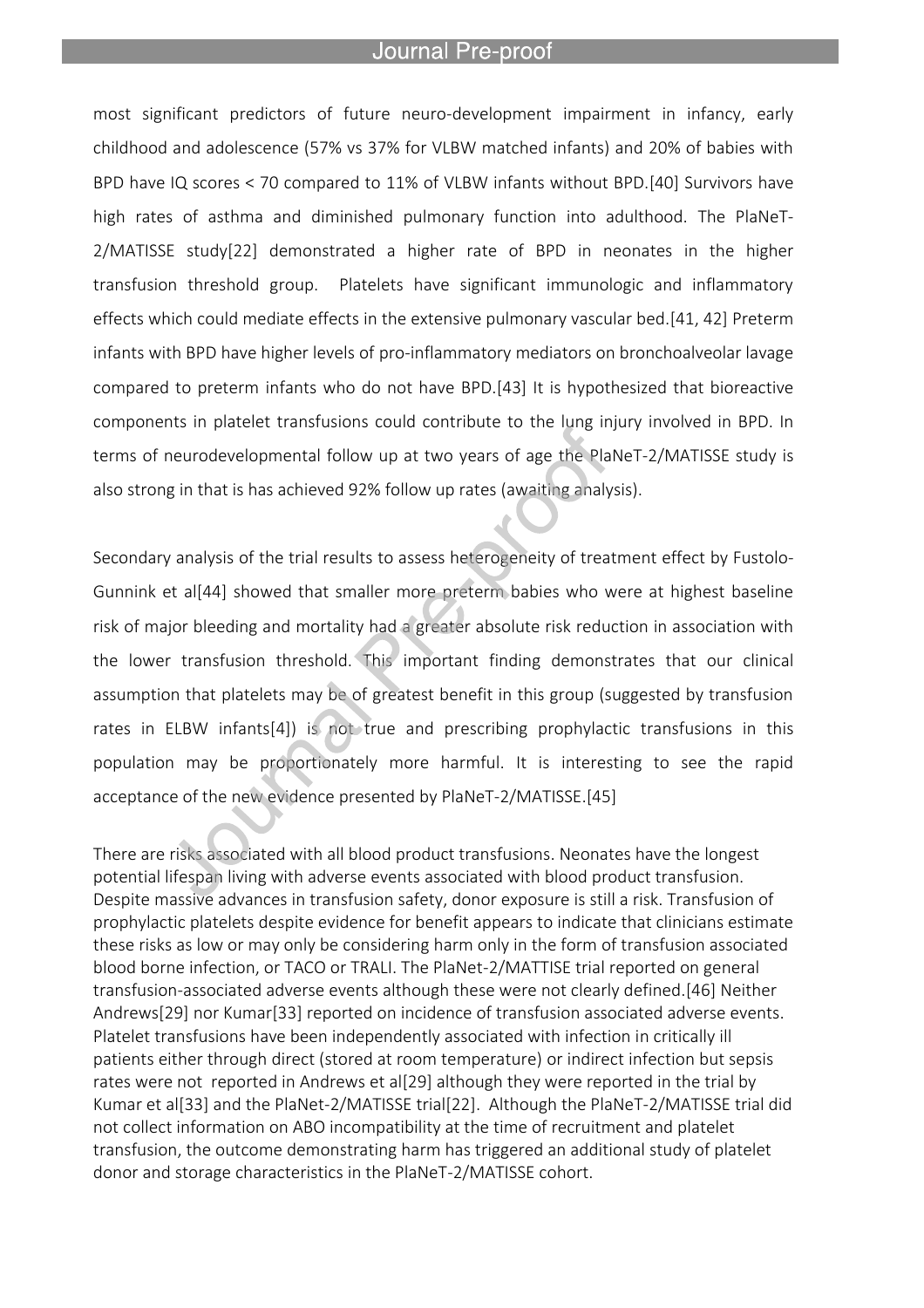Journal Pricklout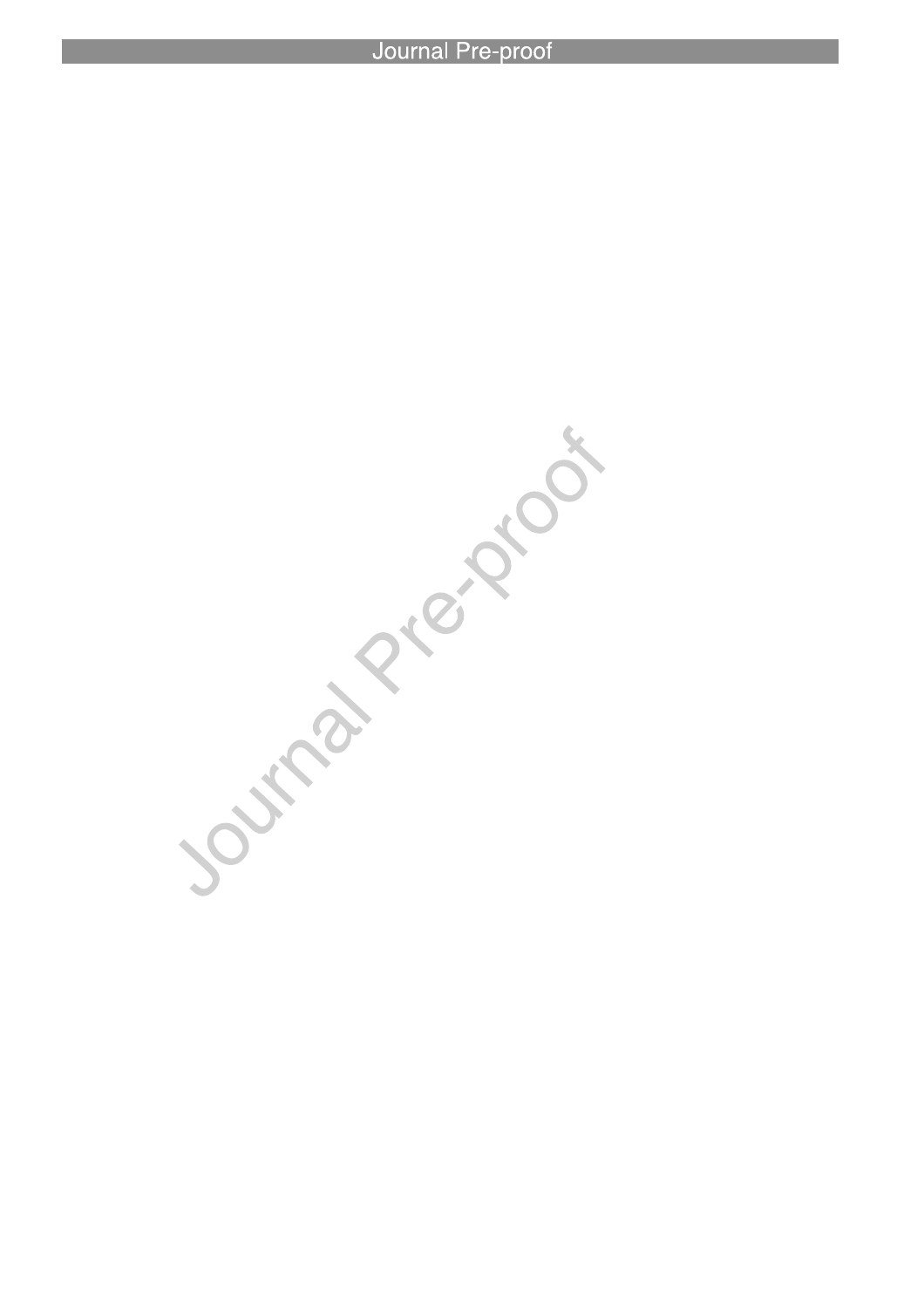## What additional research questions should we consider?

l

### Which threshold should we chose for prophylactic platelet transfusion or should platelets only be administered to the bleeding baby?

One question to consider is which threshold should be used for non-bleeding preterm babies with thrombocytopenia? The PlaNet-2/MATISSE study<sup>[22]</sup> showed the lower threshold was less harmful but didn't establish a safe threshold for platelet transfusion. Should the neonatal community consider another threshold trial? Should it be limited to a more homogenous group of babies with either early or late thrombocytopenia? Is it ethical to redo the PlaNeT-2/MATISSE trial in another setting such as the United States? Adult trials have evaluated lower thresholds than those applied in the PlaNeT-2/MATISSE study but transfusion thresholds established in thrombocytopenic adults cannot be directly applied to neonates because of the major developmental differences in platelet function and hemostasis between preterm neonates and adults.<sup>[47]</sup> Future neonatal trials might consider transfusion thresholds similar to those studied in adults<sup>[48]</sup> or used in paediatrics.<sup>[49]</sup> There are potentially significant barriers to the success of such a trial: the neonatal community may not be ready for a threshold trial at those levels and it would be difficult to recruit an adequate sample size given the infrequency of platelets <10x10<sup>9</sup>/L. Likelihood of protocol violation would also be a significant barrier to completion of a study of this nature.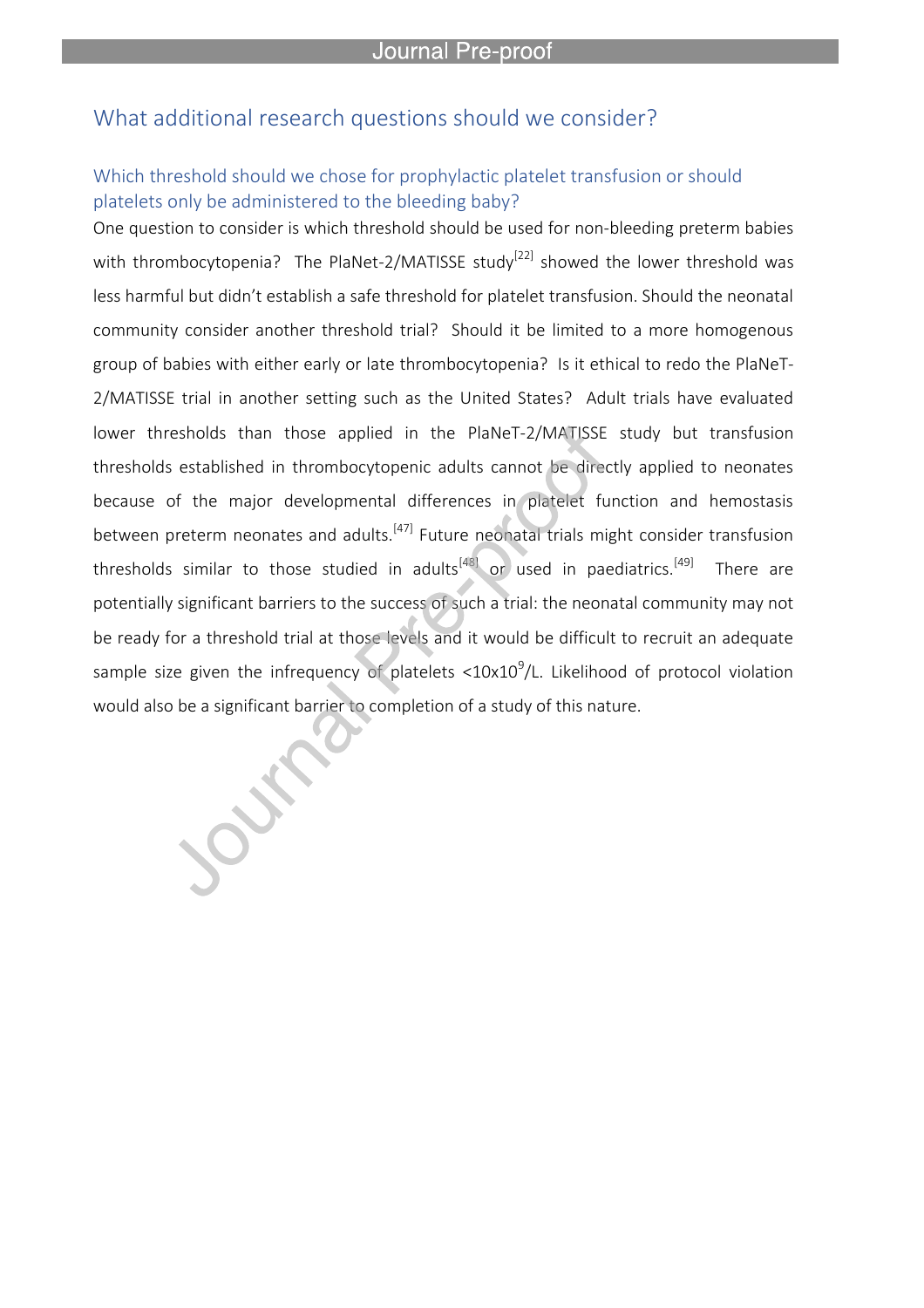l

What role does inflammation play in potential harm from platelet transfusions and how should we assess this in the neonatal population? It may be useful to consider what role Inflammation plays in potential harm from platelets. There is clear biologic plausibility for harm from platelet transfusion to neonates. Platelets are as important for host immunity, inflammation and angiogenesis as they are for haemostasis.[41] Although platelets lack a nucleus they contain messenger RNA and all the required transcriptional machinery required for protein synthesis. When platelets become activated they degranulate releasing a vast array of cytokines and chemokines, vasoactive agents, coagulation factors, adhesion molecules and growth factors that play a key role in modulating immune responses. Proinflammatory effects may enhance vascular permeability. IL-1, IL-6, TGB β, VEGF and TNFα appear to play a crucial role in the sequence of neonatal inflammation.[50] Platelet transfusions have been independently associated with infection in critically ill patients either through direct infection or through their effects on immunity.[42] Increased inflammation may explain the increase in mortality, bleeding and lung disease demonstrated in PlaNeT-2/MATISSE and lowering the dose used may reduce adverse effects of platelet transfusion. Assessment of bronchoalveolar lavage inflammatory markers in ventilated babies may have potential to identify the pulmonary inflammatory response to platelet transfusion. Fecal biomarkers of inflammation show promise in the diagnosis of NEC[51] – could they be potentially used to identify changes in inflammation?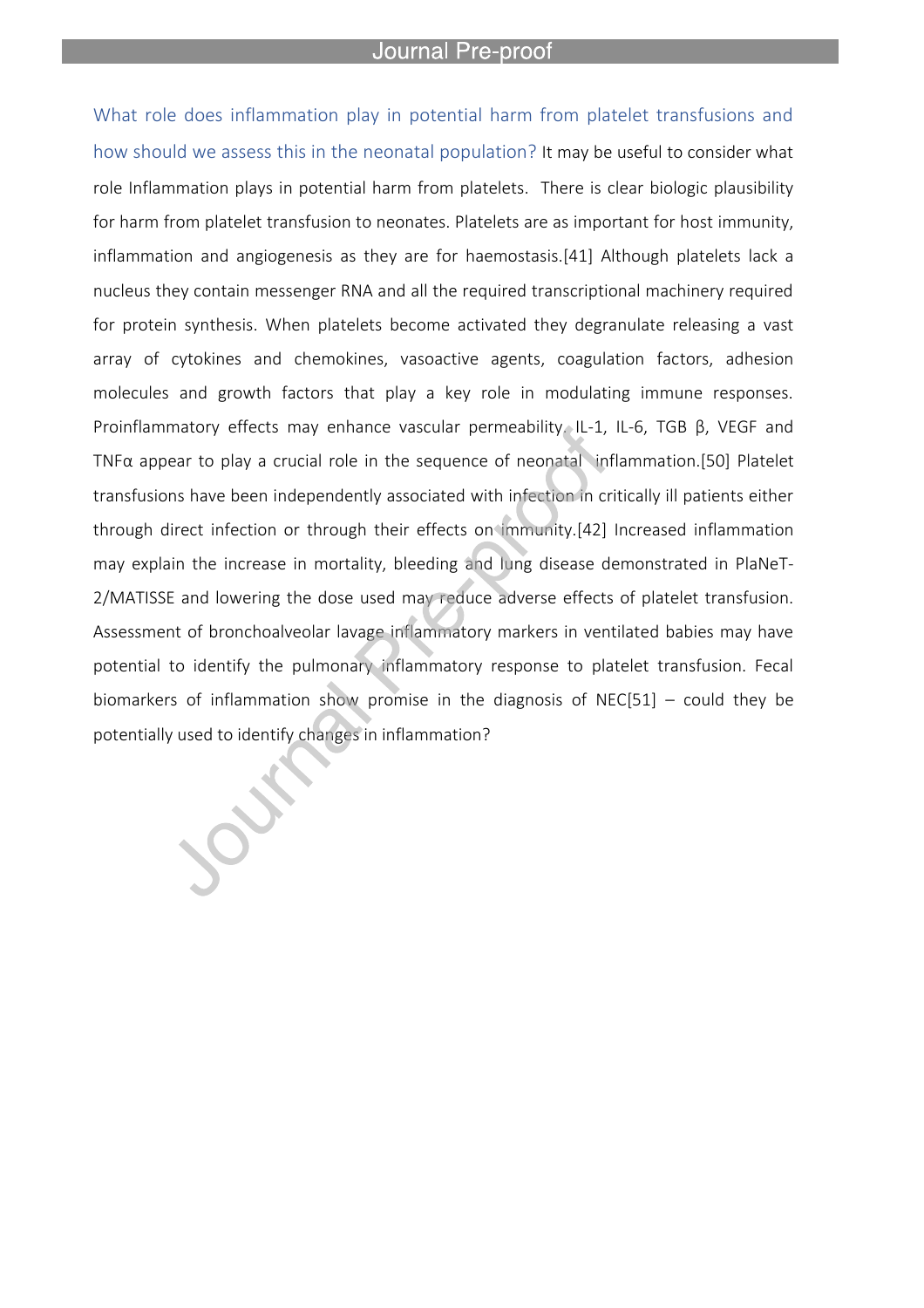#### What role does thrombosis play in platelet induced harm in this population?

l

There is also a potential role for studies assessing platelet transfusions and thrombosis. There are stark developmental differences between preterm recipient and adult donor. The neonatal hemostatic system is a finely balanced system where differences in platelet function are counterbalanced by a relative hypercoagulability of neonatal blood.[47] Neonates have shorter bleeding times despite hyporeactivity and decreased adhesive capacity of their platelets. We know that *in-vitro* neonatal platelets appear[50] to be hyporeactive relative to adult platelets, however we do not know if transfusing adult, more active platelets into the neonate causes a prothrombotic state that could promote microthrombosis. Determination of thrombosis in the neonatal population is difficult however and might precipitate a wave of unnecessary anticoagulation with all its attendant risks so studies in this area may not offer much clinical potential.[52]

### What role does altered angiogenesis play in platelet induced injury, in particular retinopathy or prematurity?

We also need to understand the role of platelets in neonatal angiogenesis.[53, 54] Stimulation of α-granules in platelets and megakaryocytes can cause release of proangiogenic and antiangiogenic agents[55] which appear to be critical elements in the pathologic process of retinopathy of prematurity (ROP) which is a potentially devastating consequence of prematurity which can cause blindness. [56-58] Activated platelets may have a role in the pathogenesis of ROP.[58] Vascular endothelial growth factor (VEGF) is also associated with platelets,[59-61] and there have been multiple studies of ROP treatment using anti-VEGF monoclonal antibodies.[62, 63]

#### Does ABO incompatibility play a role in harm?

There is limited evidence regarding the ABO matching of platelets transfused to neonates. Although further analysis of the transfusions undertaken in the PlaNeT-2/MATISSE cohort, as is currently underway, may help elucidate this. The ABO blood group system is vital in transfusions that contain red blood cells, however its importance in platelet transfusions is not clear. Type O platelets and plasma have anti-A and anti-B antigens, which can cause the production of ABO immune complexes when non ABO-matched platelet transfusions are administered.[42] ABO incompatible platelets can be given for logistical reasons, with a study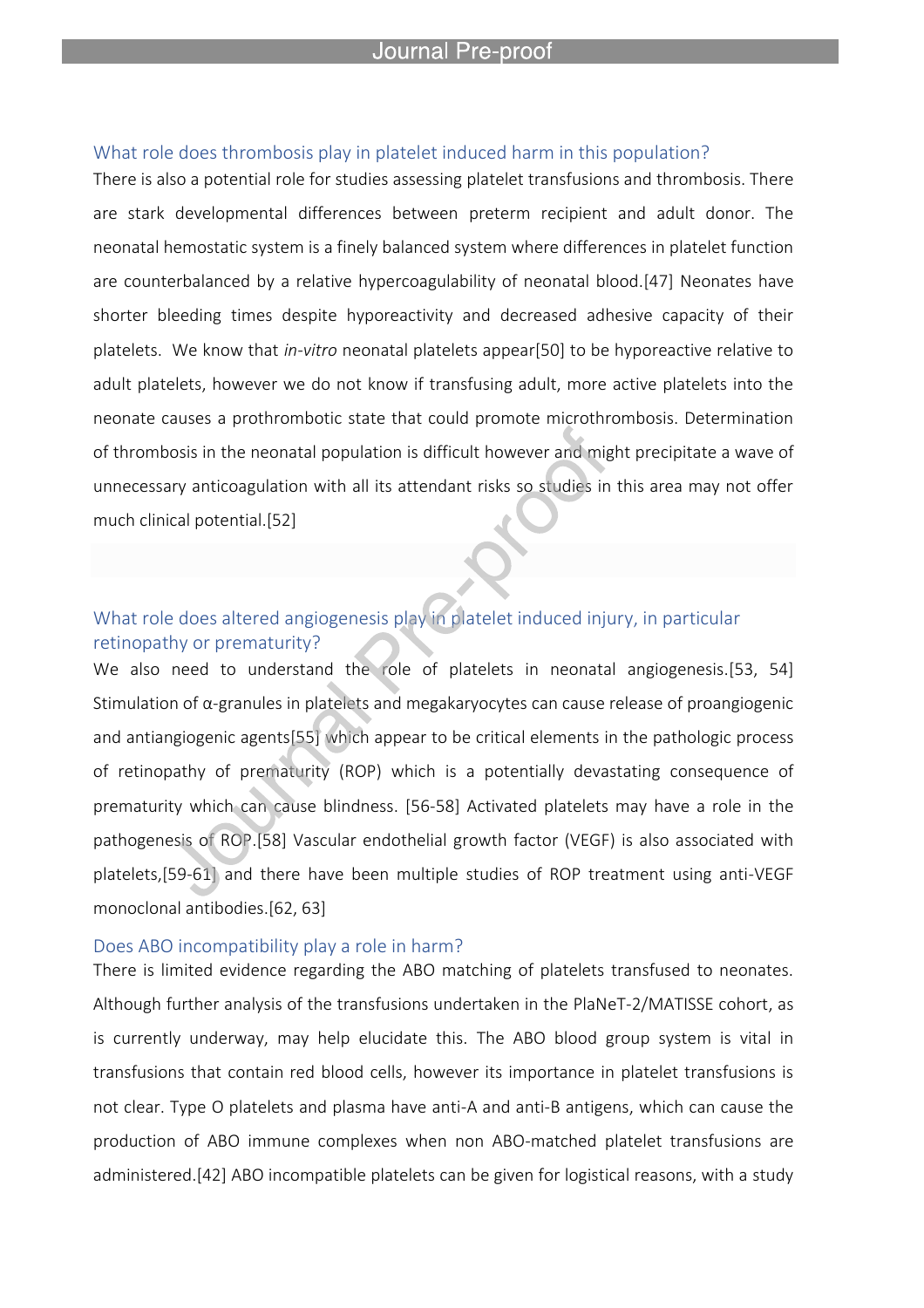l

on the pediatric critical care population demonstrating that 32% of the children in their study population receiving non-ABO matched platelets.[64] Unlike in the adult population, where any ABO incompatible platelets transfused can contribute to platelet refractoriness in adults, with a potential cumulative effect[42] and where ABO matched platelets can provide a greater platelet increment than ABO mismatched platelets[65], this study of the pediatric critical care population did not demonstrate any issues with the use of ABO mismatched platelet transfusions.[64] The evidence available in the neonatal population about ABO matched platelet transfusions is very limited, however in the adult population there is evidence of potentially deleterious effects of ABO-mismatched platelet transfusions.[66, 67]

in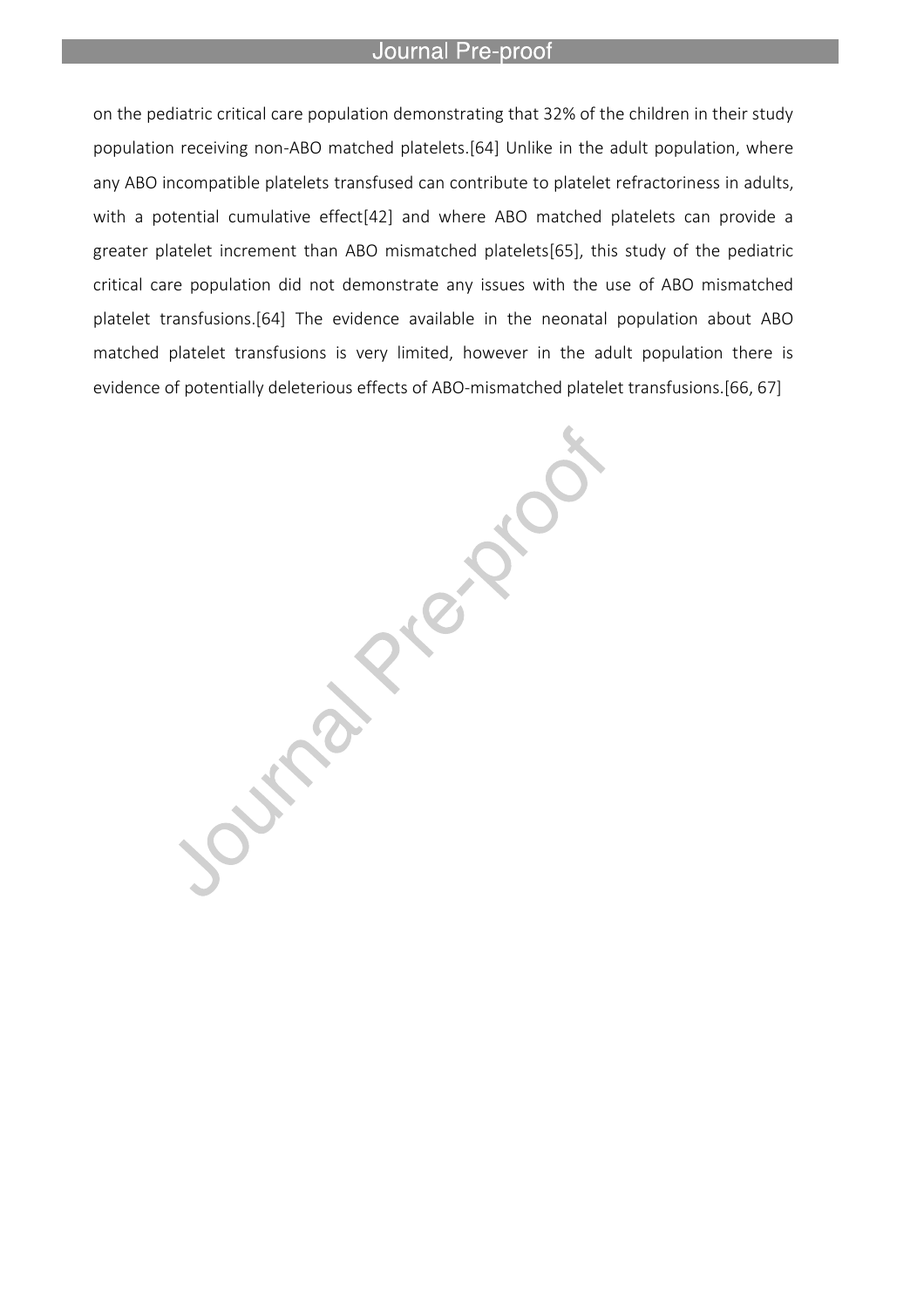## Which volumes should be used in the setting of preterm prophylactic platelet transfusion?

l

The role of platelet transfusion volumes also needs to be considered. The volume of platelets administered could increase the role of inflammatory, thrombotic or angiogenic mechanisms. Production of systemic cytokines can disturb cerebrovascular autoregulation increasing likelihood of brain injury.[68-70] Large volume platelet transfusions may also potentially mediate harm through hemodynamic effects - from the rapid administration of a large volume of fluid into a pressure passive circulation[71] not just dose dependent platelet mediated inflammatory effects. Neonatal platelet transfusions are commonly administered at volumes (typically 15 mL/kg/transfusion) based on long-standing historical practice.[49]

There is little direct evidence for the neonatal platelet transfusion volumes of 10-20ml/kg in current use.[72] The standard platelet transfusion volume (15 ml/Kg, within the range 10-20 ml/kg) represents common neonatal practice going back several decades. The volume has been suggested by recent guidelines[49] and its use evidenced by surveys (Get it Right First Time (GIRFT) UK data 2020, personal communication from lead clinician). It is not based on the adult therapeutic dose of approximately 217mls (with 2.6x10 $^{11}$  platelets) which would mean that the average 70kg adult would get 3-4ml/kg in one transfusion. It may be based on previous beliefs that neonates need to maintain a higher platelet count than adults, and therefore require a more substantial platelet increment post-transfusion, which is reflected in prior transfusion practices in the neonatal population. Andrew et al in 1993 demonstrated an increment of  $90x10^9$ /L per 10ml/kg platelet transfusion,[29] and this has been used historically to support some guidance. The PlaNeT-2 study used 15ml/kg per platelet transfusion,[22] which was common practice in the UK between 2010 and 2018. This also corresponds with available guidelines internationally. Volume variation in the PlaNeT-2 trial was limited with a median of 15.2 ml/kg (IQR 14.8 – 16.3).[73] There is, however, no current robust evidence supporting this or any other neonatal platelet transfusion volume.

The PlaNeT-3 randomized controlled trial is due to start in 2021 and aims to demonstrate superiority, safety and efficacy of lower volume platelet transfusions in 370 thrombocytopenic preterm neonates less than 32 weeks' gestation and/or less than 1500g at birth. The trial will compare lower (5mL/kg) or standard volume (15mL/kg) transfusions in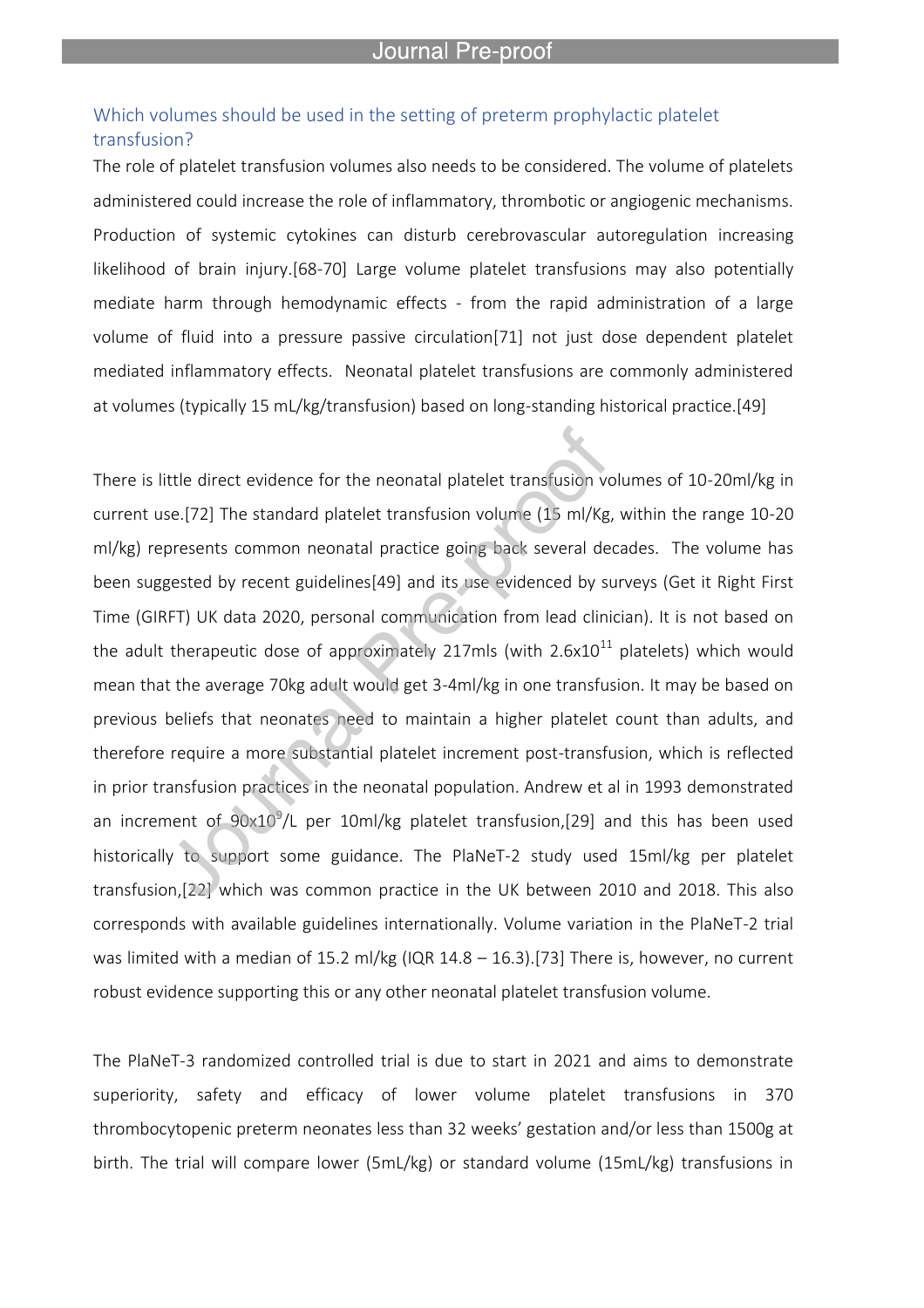babies with platelets <25x10<sup>9</sup>/L. The primary outcome is death or major bleeding within 28 days of randomization. The trial will also assess blood levels of inflammatory mediators preand post-platelet transfusion, and record pre-defined transfusion associated adverse events.

#### How quickly should prophylactic platelet transfusions be administered?

l

The majority of neonatal transfusion treatment guidelines suggest platelets should be infused rapidly (30-60 minutes). This practice most likely derives from adult practice relating to acute major bleeding where limited intravenous access also necessitates rapid administration of product. This is not based on any published evidence and appears to be historical practice. This is likely due to concerns about the clumping and activation of platelets during transfusion, which may be unfounded. In fact, recent evidence suggests that platelets can safely tolerate up to eight hours off the agitator.[74] Substantial fluctuations in intravascular volume can be harmful to neonates, particularly a large volume bolus in a critically ill acidotic infant with a pressure passive cerebral circulation.[71] We need to reconsider guidance in this area based on research rather than precedent.

#### How can we predict which babies are most likely to be harmed by platelets?

Much research has been based around predicting which babies are most likely to bleed so that they can be prophylactically transfused. Our research emphasis may need to change as there is no evidence to suggest that extent of thrombocytopenia correlates with likelihood of bleeding or that prophylactic platelet transfusion is helpful in preventing bleeding or mortality. Recent evidence suggests that the converse is true. Should we consider which babies are at higher risk of adverse complications of platelet transfusions? This is likely to be the same cohort that neonatologists previously targeted for transfusion.[44] Given the potential for harm, should the alternate uses of platelet transfusions for indications other than bleeding - for example ROP[75] or PDA[33] - be discontinued?

There are limited data on TRALI and TACO in neonates, probably related to the difficulty in defining these conditions in this population. Better definitions are required for these conditions in the neonatal population in order to properly quantify potential transfusionassociated harm.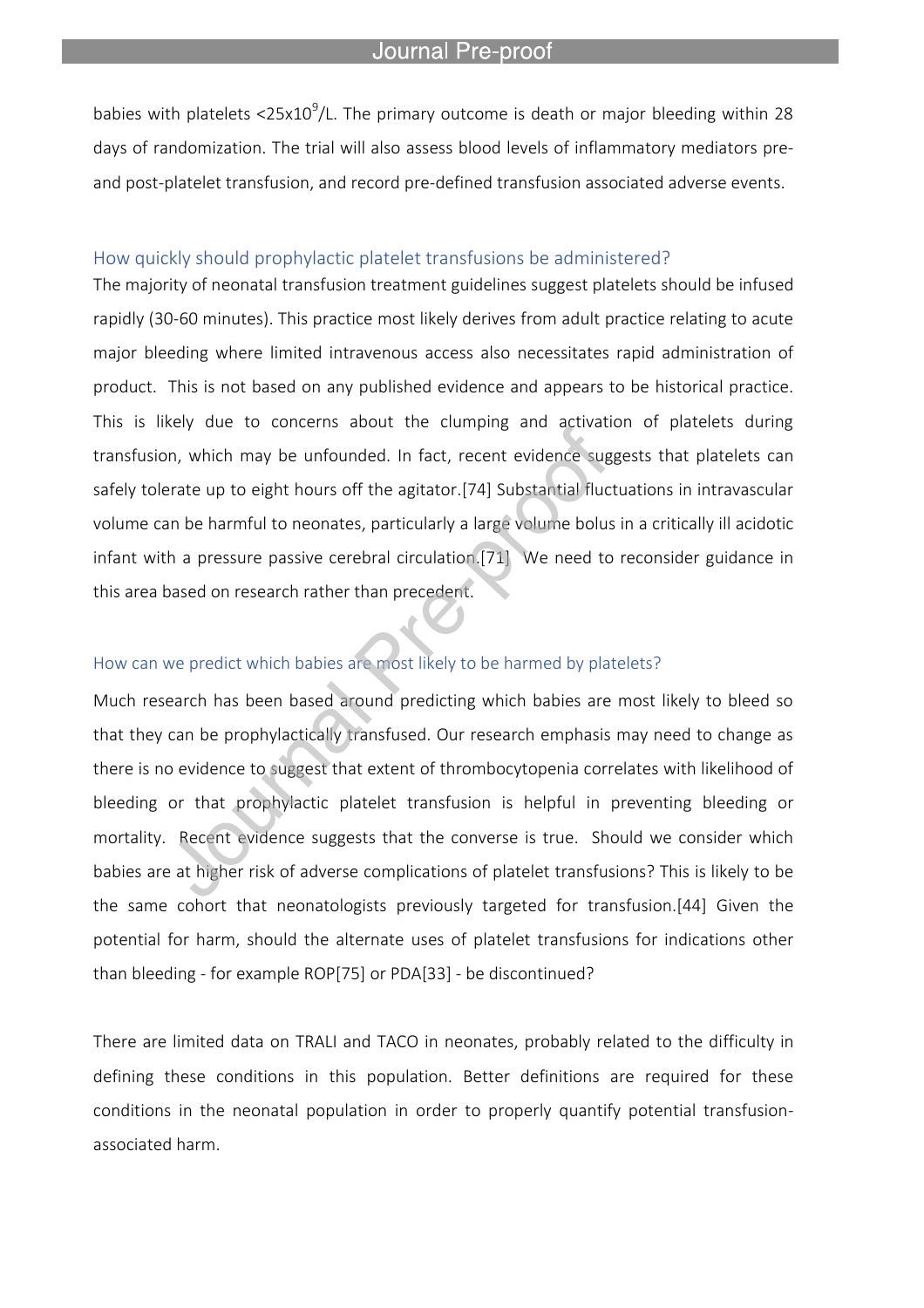l

### Summary

There is no evidence that prophylactic administration of platelet transfusions to non-bleeding preterm neonates with severe thrombocytopenia reduces bleeding. Despite this, neonatologists frequently prescribe these transfusions. We are using volumes and rates of transfusion based on historic precedent and we only poorly understand the etiology of harm from platelet transfusions. We have much to learn about this commonly used therapy in neonates. The good news is that there are enough potential studies in this critically important and relevant research area to generate research for decades.

Declaration of Interest None.

Inde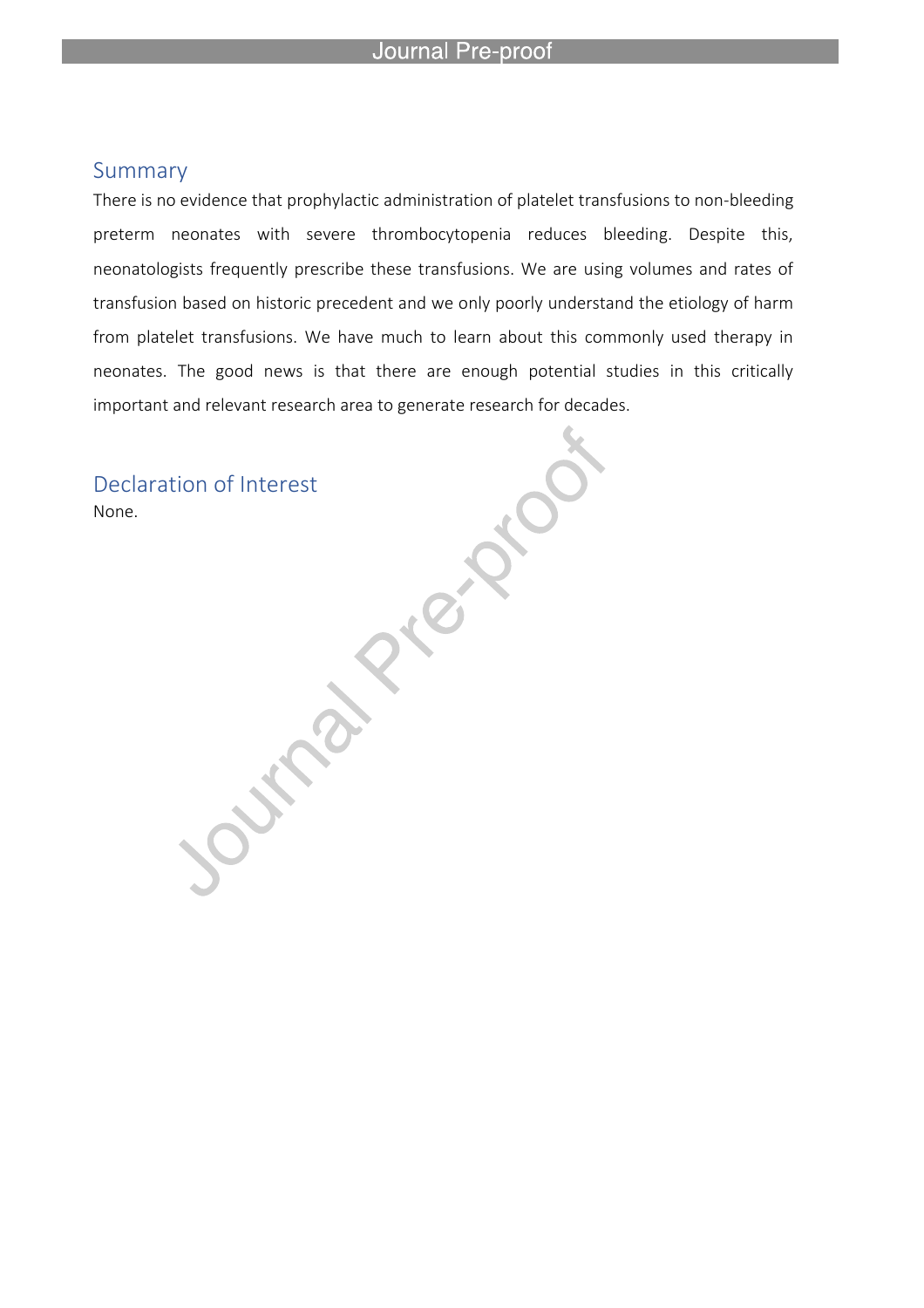# References

[1] I. Roberts, S. Stanworth, N.A. Murray. Thrombocytopenia in the neonate, *Blood reviews* 2008; 22:173-186.

[2] I. Roberts, N.A. Murray. Neonatal thrombocytopenia, *Seminars in fetal & neonatal medicine* 2008; 13:256-264.

l

[3] V.L. Baer, D.K. Lambert, E. Henry, G.L. Snow, M.C. Sola-Visner, R.D. Christensen. Do platelet transfusions in the NICU adversely affect survival? Analysis of 1600

thrombocytopenic neonates in a multihospital healthcare system, *J Perinatol* 2007; 27:790- 796.

[4] R.D. Christensen, E. Henry, S.E. Wiedmeier, R.A. Stoddard, M.C. Sola-Visner, D.K. Lambert, T.I. Kiehn, S. Ainsworth. Thrombocytopenia among extremely low birth weight neonates: data from a multihospital healthcare system, *J Perinatol* 2006; 26:348-353.

[5] I.A. Roberts, N.A. Murray. Neonatal thrombocytopenia, *Current hematology reports* 2006; 5:55-63.

[6] S. Chakravorty, N. Murray, I. Roberts. Neonatal thrombocytopenia, *Early human development* 2005; 81:35-41.

[7] I.A. Roberts, N.A. Murray. Thrombocytopenia in the newborn, *Current opinion in pediatrics* 2003; 15:17-23.

[8] I. Roberts, N.A. Murray. Neonatal thrombocytopenia: causes and management, *Archives of disease in childhood. Fetal and neonatal edition* 2003; 88:F359-364.

[9] N.A. Murray. Evaluation and treatment of thrombocytopenia in the neonatal intensive care unit, *Acta Paediatr Suppl* 2002;91:74-81.

[10] P. Muthukumar, V. Venkatesh, A. Curley, B.C. Kahan, L. Choo, S. Ballard, P. Clarke, T. Watts, I. Roberts, S. Stanworth. Severe thrombocytopenia and patterns of bleeding in neonates: results from a prospective observational study and implications for use of platelet transfusions, *Transfus Med* 2012; 22:338-343.

[11] M. Sola-Visner, R.S. Bercovitz. Neonatal Platelet Transfusions and Future Areas of Research, *Transfusion medicine reviews* 2016; 30:183-188.

[12] A.K. Keir, S.J. Stanworth. Neonatal Plasma Transfusion: An Evidence-Based Review, *Transfusion medicine reviews* 2016; 30:174-182.

[13] R.M. Patel, J.E. Hendrickson, M.E. Nellis, R. Birch, R. Goel, O. Karam, M.S. Karafin, S.J. Hanson, B.S. Sachais, R.G. Hauser, N.L.C. Luban, J. Gottschall, C.D. Josephson, M. Sola-Visner. Variation in Neonatal Transfusion Practice, *J Pediatr* 2021 Apr 7;S0022-3476(21)00323-1. doi: 10.1016/j.jpeds.2021.04.002.

[14] M. Cremer, M. Sola-Visner, S. Roll, C.D. Josephson, Z. Yilmaz, C. Buhrer, C. Dame. Platelet transfusions in neonates: practices in the United States vary significantly from those in Austria, Germany, and Switzerland, *Transfusion* 2011; 51:2634-2641.

[15] C.D. Josephson, L.L. Su, R.D. Christensen, C.D. Hillyer, M.I. Castillejo, M.R. Emory, Y. Lin, H. Hume, K. Easley, B. Poterjoy, M. Sola-Visner. Platelet transfusion practices among neonatologists in the United States and Canada: results of a survey, *Pediatrics* 2009; 123:278- 285.

[16] S.F. Fustolo-Gunnink, E.J. Huisman, J.G. van der Bom, F.M.A. van Hout, S. Makineli, E. Lopriore, K. Fijnvandraat. Are thrombocytopenia and platelet transfusions associated with major bleeding in preterm neonates? A systematic review, *Blood reviews* 2019; 36:1-9.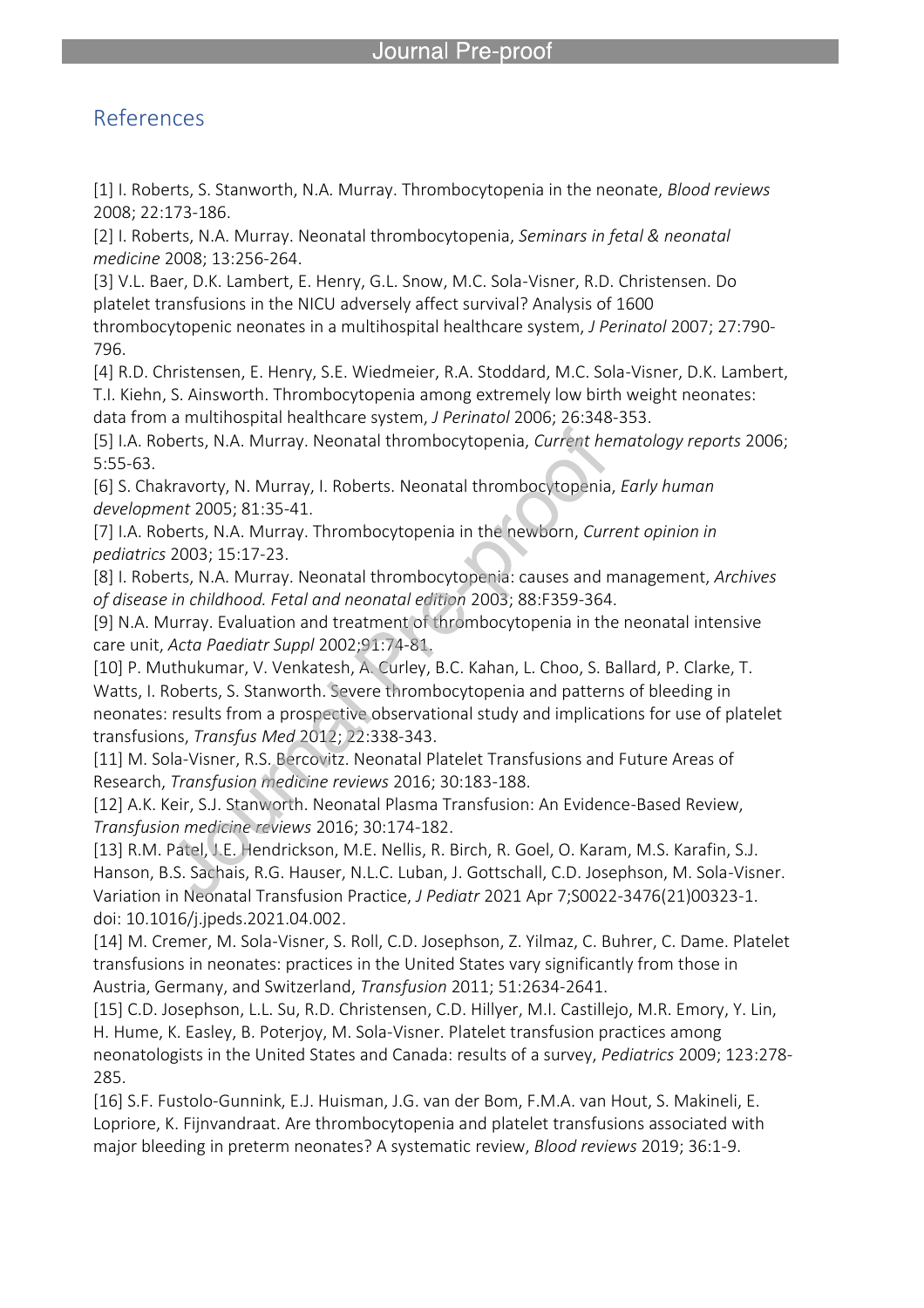[17] R.F. Soll, E.M. Edwards, G.J. Badger, M.J. Kenny, K.A. Morrow, J.S. Buzas, J.D. Horbar. Obstetric and neonatal care practices for infants 501 to 1500 g from 2000 to 2009, *Pediatrics* 2013; 132:222-228.

[18] E. Herting, C. Härtel, W. Göpel. Less invasive surfactant administration: best practices and unanswered questions, *Current opinion in pediatrics* 2020; 32:228-234.

[19] J.R. Bowen, I. Callander, R. Richards, K.B. Lindrea. Decreasing infection in neonatal intensive care units through quality improvement, *Archives of Disease in Childhood - Fetal and Neonatal Edition* 2017; 102:F51.

[20] R. Carr, A.M. Kelly, L.M. Williamson. Neonatal thrombocytopenia and platelet transfusion - a UK perspective, *Neonatology* 2015; 107:1-7.

[21] Vermont Oxford Network. VT, US: 2020.

l

[22] A. Curley, S.J. Stanworth, K. Willoughby, S.F. Fustolo-Gunnink, V. Venkatesh, C. Hudson, A. Deary, R. Hodge, V. Hopkins, B. Lopez Santamaria, A. Mora, C. Llewelyn, A. D'Amore, R. Khan, W. Onland, E. Lopriore, K. Fijnvandraat, H. New, P. Clarke, T. Watts. Randomized Trial of Platelet-Transfusion Thresholds in Neonates, *The New England journal of medicine* 2019; 380:242-251.

[23] A.B. Kenton, S. Hegemier, E.O. Smith, D.J. O'Donovan, M.L. Brandt, D.L. Cass, M.A. Helmrath, K. Washburn, E.K. Weihe, C.J. Fernandes. Platelet transfusions in infants with necrotizing enterocolitis do not lower mortality but may increase morbidity, *J Perinatol* 2005; 25:173-177.

[24] A. Pascal, P. Govaert, A. Oostra, G. Naulaers, E. Ortibus, C. Van den Broeck. Neurodevelopmental outcome in very preterm and very-low-birthweight infants born over the past decade: a meta-analytic review, *Dev Med Child Neurol* 2018; 60:342-355.

[25] N. Marlow. Neurocognitive outcome after very preterm birth, *Archives of Disease in Childhood - Fetal and Neonatal Edition* 2004; 89:F224.

[26] H.G. Taylor, N. Klein, N.M. Minich, M. Hack. Middle-school-age outcomes in children with very low birthweight, *Child Dev* 2000; 71:1495-1511.

[27] H. Bassan. Intracranial hemorrhage in the preterm infant: understanding it, preventing it, *Clinics in perinatology* 2009; 36:737-762, v.

[28] N.L. Maitre, D.D. Marshall, W.A. Price, J.C. Slaughter, T.M. O'Shea, C. Maxfield, R.F. Goldstein. Neurodevelopmental outcome of infants with unilateral or bilateral periventricular hemorrhagic infarction, *Pediatrics* 2009; 124:e1153-1160.

[29] M. Andrew, P. Vegh, C. Caco, H. Kirpalani, A. Jefferies, A. Ohlsson, J. Watts, S. Saigal, R. Milner, E. Wang. A randomized, controlled trial of platelet transfusions in thrombocytopenic premature infants, *The Journal of pediatrics* 1993; 123:285-291.

[30] V.L. Baer, D.K. Lambert, E. Henry, R.D. Christensen. Severe Thrombocytopenia in the NICU, *Pediatrics* 2009; 124:e1095-1100.

[31] L. Lieberman, R.S. Bercovitz, N.S. Sholapur, N.M. Heddle, S.J. Stanworth, D.M. Arnold. Platelet transfusions for critically ill patients with thrombocytopenia, *Blood* 2014; 123:1146- 1151; quiz 1280.

[32] V. Venkatesh, A. Curley, R. Khan, P. Clarke, T. Watts, C. Josephson, P. Muthukumar, H. New, F. Seeney, S. Morris, S. Stanworth. A novel approach to standardised recording of bleeding in a high risk neonatal population, *Archives of disease in childhood. Fetal and neonatal edition* 2013; 98:F260-263.

[33] J. Kumar, S. Dutta, V. Sundaram, S.S. Saini, R.R. Sharma, N. Varma. Platelet Transfusion for PDA Closure in Preterm Infants: A Randomized Controlled Trial, *Pediatrics* 2019; 143.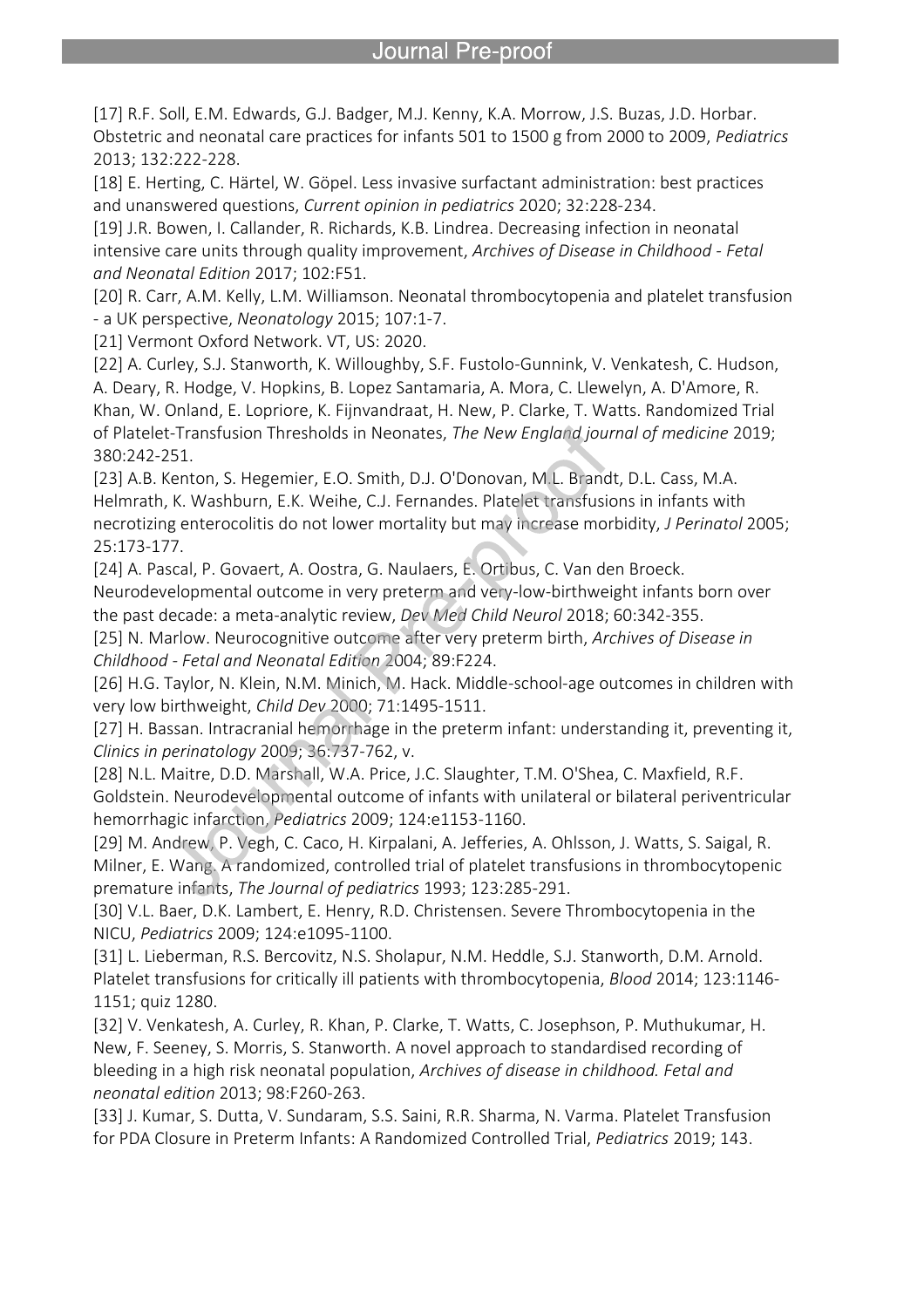l

[34] A. Sellmer, J.V. Bjerre, M.R. Schmidt, P.J. McNamara, V.E. Hjortdal, B. Høst, B.H. Bech, T.B. Henriksen. Morbidity and mortality in preterm neonates with patent ductus arteriosus on day 3, *Archives of disease in childhood. Fetal and neonatal edition* 2013; 98:F505-510. [35] T. Hundscheid, W. Onland, B. van Overmeire, P. Dijk, A. van Kaam, K.P. Dijkman, E.M.W. Kooi, E. Villamor, A.A. Kroon, R. Visser, D.C. Vijlbrief, S.M. de Tollenaer, F. Cools, D. van Laere, A.B. Johansson, C. Hocq, A. Zecic, E. Adang, R. Donders, W. de Vries, A.F.J. van Heijst, W.P. de Boode. Early treatment versus expectative management of patent ductus arteriosus in preterm infants: a multicentre, randomised, non-inferiority trial in Europe (BeNeDuctus trial), *BMC pediatrics* 2018; 18:262.

[36] J.W.H. Webbe, J.M.N. Duffy, E. Afonso, I. Al-Muzaffar, G. Brunton, A. Greenough, N.J. Hall, M. Knight, J.M. Latour, C. Lee-Davey, N. Marlow, L. Noakes, J. Nycyk, A. Richard-Löndt, B. Wills-Eve, N. Modi, C. Gale. Core outcomes in neonatology: development of a core outcome set for neonatal research, *Archives of disease in childhood. Fetal and neonatal edition* 2020; 105:425-431.

[37] S.F. Gunnink, R. Vlug, K. Fijnvandraat, J.G. van der Bom, S.J. Stanworth, E. Lopriore. Neonatal thrombocytopenia: etiology, management and outcome, *Expert review of hematology* 2014; 7:387-395.

[38] S.Y. Al-Abdi, M.A. Al-Aamri. A Systematic Review and Meta-analysis of the Timing of Early Intraventricular Hemorrhage in Preterm Neonates: Clinical and Research Implications, *J Clin Neonatol* 2014; 3:76-88.

[39] M. Sola-Visner, M.A. Saxonhouse, R.E. Brown. Neonatal thrombocytopenia: what we do and don't know, *Early human development* 2008; 84:499-506.

[40] J.K. Trittmann, L.D. Nelin, M.A. Klebanoff. Bronchopulmonary dysplasia and neurodevelopmental outcome in extremely preterm neonates, *European journal of pediatrics* 2013; 172:1173-1180.

[41] J.D. McFadyen, Z.S. Kaplan. Platelets are not just for clots, *Transfusion medicine reviews* 2015; 29:110-119.

[42] M. Stolla, M.A. Refaai, J.M. Heal, S.L. Spinelli, O. Garraud, R.P. Phipps, N. Blumberg. Platelet transfusion - the new immunology of an old therapy, *Frontiers in immunology* 2015; 6:28.

[43] A.E. Curley, D.G. Sweet, C.M. Thornton, M.D. O'Hara, E. Chesshyre, J. Pizzotti, M.S. Wilbourn, H.L. Halliday, J.A. Warner. Chorioamnionitis and increased neonatal lung lavage fluid matrix metalloproteinase-9 levels: implications for antenatal origins of chronic lung disease, *American journal of obstetrics and gynecology* 2003; 188:871-875.

[44] S.F. Fustolo-Gunnink, K. Fijnvandraat, D. van Klaveren, S.J. Stanworth, A. Curley, W. Onland, E.W. Steyerberg, E. de Kort, E.J. d'Haens, C.V. Hulzebos, E.J. Huisman, W.P. de Boode, E. Lopriore, J.G. van der Bom. Preterm neonates benefit from low prophylactic platelet transfusion threshold despite varying risk of bleeding or death, *Blood* 2019; 134:2354-2360. [45] P.E. Davenport, J. Chan Yuen, J. Briere, H.A. Feldman, M.C. Sola-Visner, K.T. Leeman. Implementation of a neonatal platelet transfusion guideline to reduce non-indicated transfusions using a quality improvement framework, *J Perinatol* 2021 Mar 23;1-8. doi: 10.1038/s41372-021-01033-6.

[46] A. Curley, V. Venkatesh, S. Stanworth, P. Clarke, T. Watts, H. New, K. Willoughby, R. Khan, P. Muthukumar, A. Deary. Platelets for neonatal transfusion - study 2: a randomised controlled trial to compare two different platelet count thresholds for prophylactic platelet transfusion to preterm neonates, *Neonatology* 2014; 106:102-106.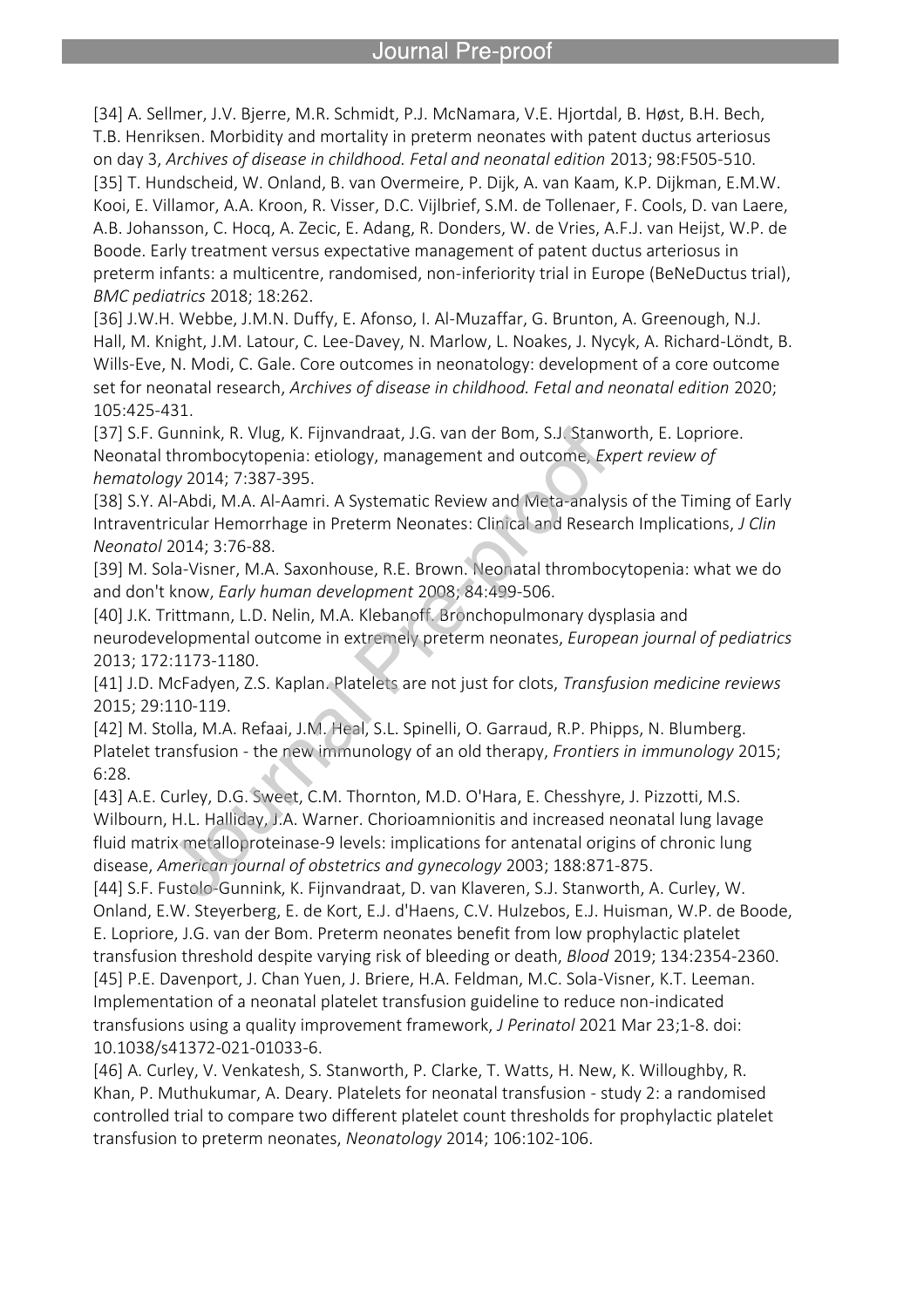[47] F. Ferrer-Marin, S. Stanworth, C. Josephson, M. Sola-Visner. Distinct differences in platelet production and function between neonates and adults: implications for platelet transfusion practice, *Transfusion* 2013; 53:2814-2821; quiz 2813.

l

[48] S.J. Stanworth, L.J. Estcourt, G. Powter, B.C. Kahan, C. Dyer, L. Choo, L. Bakrania, C. Llewelyn, T. Littlewood, R. Soutar, D. Norfolk, A. Copplestone, N. Smith, P. Kerr, G. Jones, K. Raj, D.A. Westerman, J. Szer, N. Jackson, P.G. Bardy, D. Plews, S. Lyons, L. Bielby, E.M. Wood, M.F. Murphy. A No-Prophylaxis Platelet-Transfusion Strategy for Hematologic Cancers, *New England Journal of Medicine* 2013; 368:1771-1780.

[49] H.V. New, J. Berryman, P.H. Bolton-Maggs, C. Cantwell, E.A. Chalmers, T. Davies, R. Gottstein, A. Kelleher, S. Kumar, S.L. Morley, S.J. Stanworth. Guidelines on transfusion for fetuses, neonates and older children, *British journal of haematology* 2016; 175:784-828. [50] A. Maheshwari. Immunologic and Hematological Abnormalities in Necrotizing Enterocolitis, *Clinics in perinatology* 2015; 42:567-585.

[51] C. Young, R. Sharma, M. Handfield, V. Mai, J. Neu. Biomarkers for infants at risk for necrotizing enterocolitis: clues to prevention?, *Pediatric research* 2009; 65:91R-97R. [52] A. Will. Neonatal haemostasis and the management of neonatal thrombosis, *British journal of haematology* 2015; 169:324-332.

[53] J. Palmblad. Platelets and angiogenesis: novel aspects, *Expert review of hematology* 2009; 2:1-2.

[54] J. Patzelt, H.F. Langer. Platelets in angiogenesis, *Current vascular pharmacology* 2012; 10:570-577.

[55] J.E. Italiano, Jr., J.L. Richardson, S. Patel-Hett, E. Battinelli, A. Zaslavsky, S. Short, S. Ryeom, J. Folkman, G.L. Klement. Angiogenesis is regulated by a novel mechanism: pro- and antiangiogenic proteins are organized into separate platelet alpha granules and differentially released, *Blood* 2008; 111:1227-1233.

[56] J.C. Rivera, P. Sapieha, J.S. Joyal, F. Duhamel, Z. Shao, N. Sitaras, E. Picard, E. Zhou, P. Lachapelle, S. Chemtob. Understanding retinopathy of prematurity: update on pathogenesis, *Neonatology* 2011; 100:343-353.

[57] P. Sapieha, J.S. Joyal, J.C. Rivera, E. Kermorvant-Duchemin, F. Sennlaub, P. Hardy, P. Lachapelle, S. Chemtob. Retinopathy of prematurity: understanding ischemic retinal vasculopathies at an extreme of life, *The Journal of clinical investigation* 2010; 120:3022- 3032.

[58] Y. Tao, Y. Dong, C.W. Lu, W. Yang, Q. Li. Relationship between mean platelet volume and retinopathy of prematurity, *Graefes Arch Clin Exp Ophthalmol* 2015; 253:1791-1794. [59] D.G. Belair, N.N. Le, W.L. Murphy. Regulating VEGF signaling in platelet concentrates via specific VEGF sequestering, *Biomater Sci* 2016; 4:819-825.

[60] R. Salgado, I. Benoy, J. Bogers, R. Weytjens, P. Vermeulen, L. Dirix, E. Van Marck. Platelets and vascular endothelial growth factor (VEGF): a morphological and functional study, *Angiogenesis* 2001; 4:37-43.

[61] U. Wartiovaara, P. Salven, H. Mikkola, R. Lassila, J. Kaukonen, V. Joukov, A. Orpana, A. Ristimäki, M. Heikinheimo, H. Joensuu, K. Alitalo, A. Palotie. Peripheral blood platelets express VEGF-C and VEGF which are released during platelet activation, *Thrombosis and haemostasis* 1998; 80:171-175.

[62] M.E. Hartnett. Retinopathy of Prematurity: Evolving Treatment With Anti-Vascular Endothelial Growth Factor, *Am J Ophthalmol* 2020; 218:208-213.

[63] A. Stahl, D. Lepore, A. Fielder, B. Fleck, J.D. Reynolds, M.F. Chiang, J. Li, M. Liew, R. Maier, Q. Zhu, N. Marlow. Ranibizumab versus laser therapy for the treatment of very low